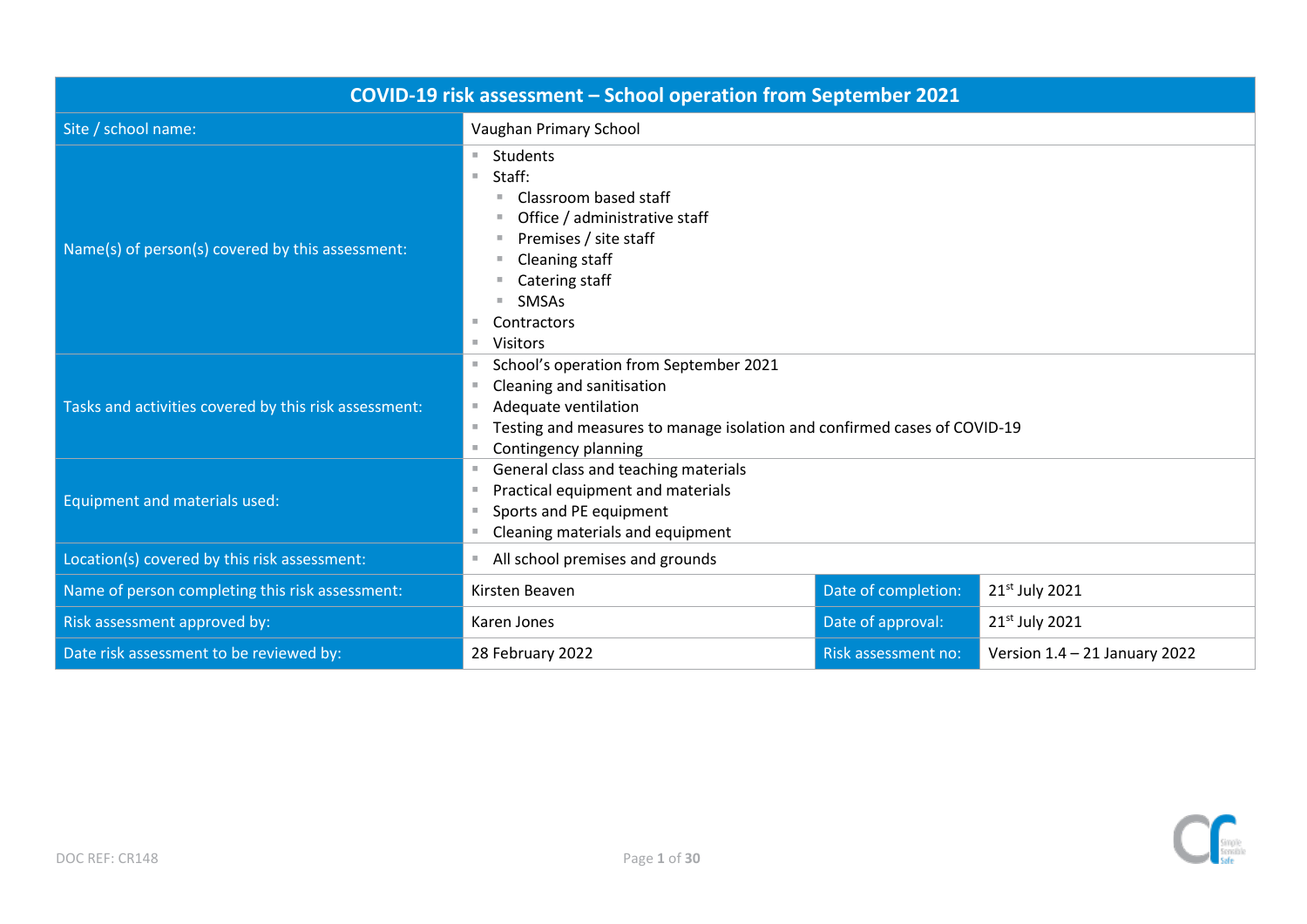|                 | <b>Record of risk assessment reviews</b> |              |                |                                    |                                                                                                                                                                                                                                                                                                                                                                                                                                                                                                                                                                                                                                                                                                                                                                                                                                                                                             |  |  |  |
|-----------------|------------------------------------------|--------------|----------------|------------------------------------|---------------------------------------------------------------------------------------------------------------------------------------------------------------------------------------------------------------------------------------------------------------------------------------------------------------------------------------------------------------------------------------------------------------------------------------------------------------------------------------------------------------------------------------------------------------------------------------------------------------------------------------------------------------------------------------------------------------------------------------------------------------------------------------------------------------------------------------------------------------------------------------------|--|--|--|
| Date of review: | 31 <sup>st</sup> August 2021             | Reviewed by: | Kirsten Beaven | Comments / date<br>of next review: | Changes made to reflect updated DfE Schools COVID-19 Operational<br>Guidance dated 17 August 2021. Main changes include:<br>Updated to clarify that government has removed the<br>requirement to wear face coverings in law but expects and<br>recommends that they are worn in enclosed and crowded<br>spaces where you may come into contact with people you<br>don't normally meet.<br>Update to make clear who is no longer required to isolate if<br>identified as a close contact<br>Added additional detail on what close contacts should do<br>whilst awaiting their PCR test results<br>Updated information on boarding school pupils attending<br>from abroad, as quarantine rules have changed<br>Updated information on contingency planning in schools<br>References removed to step 4<br>All changes have been highlighted in <b>yellow</b> in the body of risk<br>assessment |  |  |  |
| Date of review: | 18 <sup>th</sup> October 2021            | Reviewed by: | Kirsten Beaven | Comments / date<br>of next review: | Changes made to reflect updated DfE Schools COVID-19 Operational<br>Guidance dated 27 September 2021. Main changes include:<br>Included information on CO2 monitors being provided by<br>government to state funded schools from September.<br>Updated information in relation to ongoing asymptomatic<br>testing and removed references to summer and start of term.<br>Updated information on CEV pupils.<br>Updated information on CEV staff including reference to HSE<br>guidance.<br>All changes have been highlighted in yellow in the body of risk<br>assessment<br>All changes have been highlighted in blue in the body of risk<br>assessment                                                                                                                                                                                                                                     |  |  |  |
| Date of review: | 2 <sup>nd</sup> January 2022             | Reviewed by: | Kirsten Beaven | Comments / date<br>of next review: | Changes made to reflect updated DfE schools COVID-19 Operational<br>Guidance published 2 <sup>nd</sup> January 2022. Main changes include:                                                                                                                                                                                                                                                                                                                                                                                                                                                                                                                                                                                                                                                                                                                                                  |  |  |  |

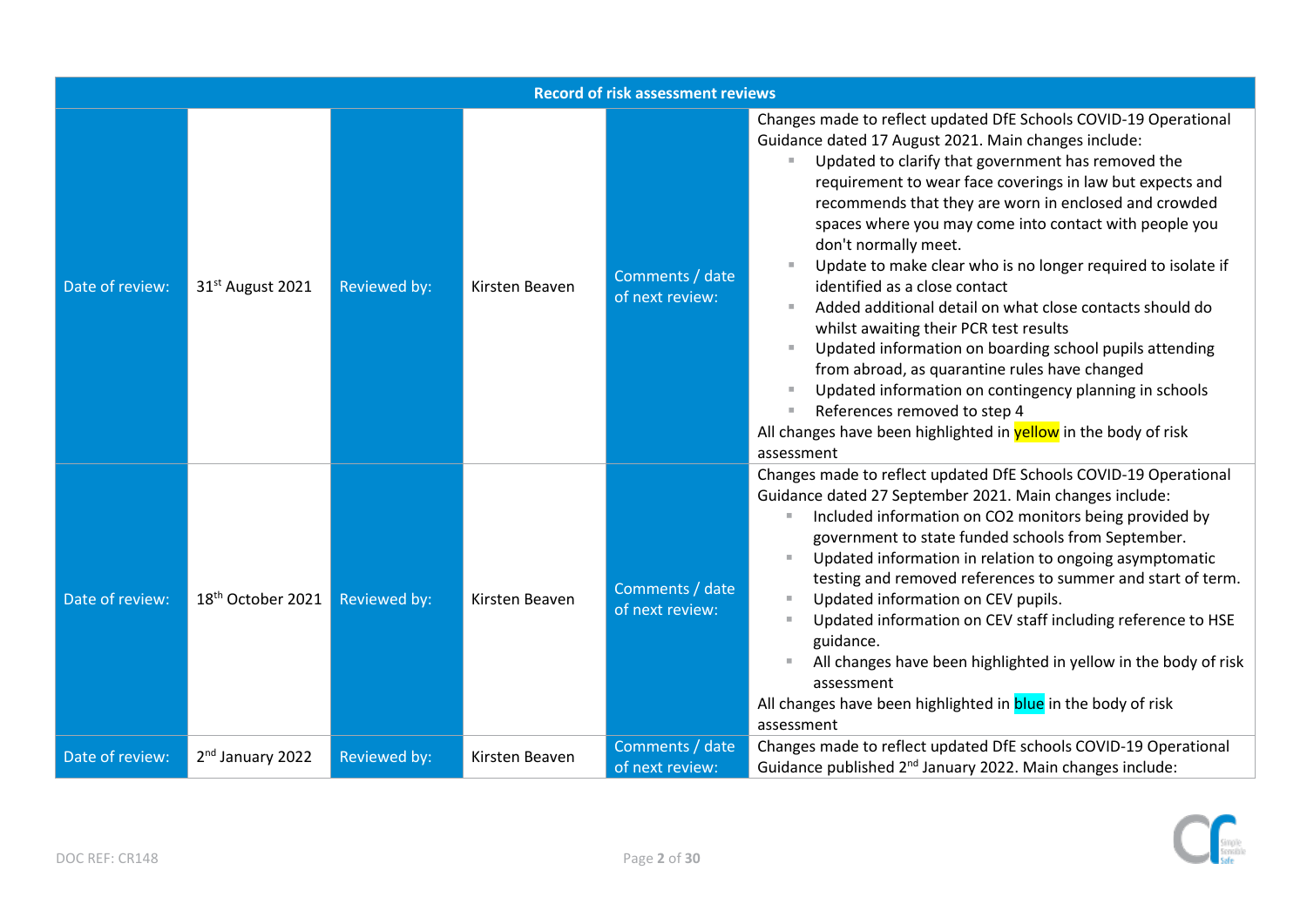|                   |                | Temporary introduction of new measures as a result of the<br>Omicron variant and on 8 December than Plan B, as set out in<br>the Autumn & Winter plan 2021 was being enacted<br>Updated control measures to reflect developments on<br>ventilation<br>Updated advice on tracing close contacts and isolation to<br>reflect changes to isolation rules<br>Updated asymptomatic testing reflecting you should<br>encourage visitors to test before coming to school<br>All changes have been highlighted in pink in the body of the risk<br>assessment                                                                                                                                                                                                                                                                                                                                                                                                                                                                                                                                                 |
|-------------------|----------------|------------------------------------------------------------------------------------------------------------------------------------------------------------------------------------------------------------------------------------------------------------------------------------------------------------------------------------------------------------------------------------------------------------------------------------------------------------------------------------------------------------------------------------------------------------------------------------------------------------------------------------------------------------------------------------------------------------------------------------------------------------------------------------------------------------------------------------------------------------------------------------------------------------------------------------------------------------------------------------------------------------------------------------------------------------------------------------------------------|
| 21st January 2022 | Kirsten Beaven | Changes made to reflect latest announcement from the DfE on the<br>19th January on the ending of Plan B measures in schools, we have<br>considered what this means for risk assessments etc. Key changes<br>highlighted in <b>green</b> to the risk assessment include:<br>Children under 5 years who are identified as close contacts<br>are exempt from self-isolation and do not need to take part in<br>daily testing of close contacts. They are advised to take a PCR<br>test if the positive case is in their household.<br>From 20 January, face coverings are no longer advised for<br>pupils, staff and visitors in classrooms. From 27 January, face<br>coverings are no longer advised for pupils, staff and visitors in<br>communal areas. From 27 January, staff and pupils should<br>follow wider advice on face coverings outside of school,<br>including on transport to and from school.<br>School leaders are best placed to determine the workforce<br>required to meet the needs of their pupils. The government is<br>no longer advising people to work from home if they can. |

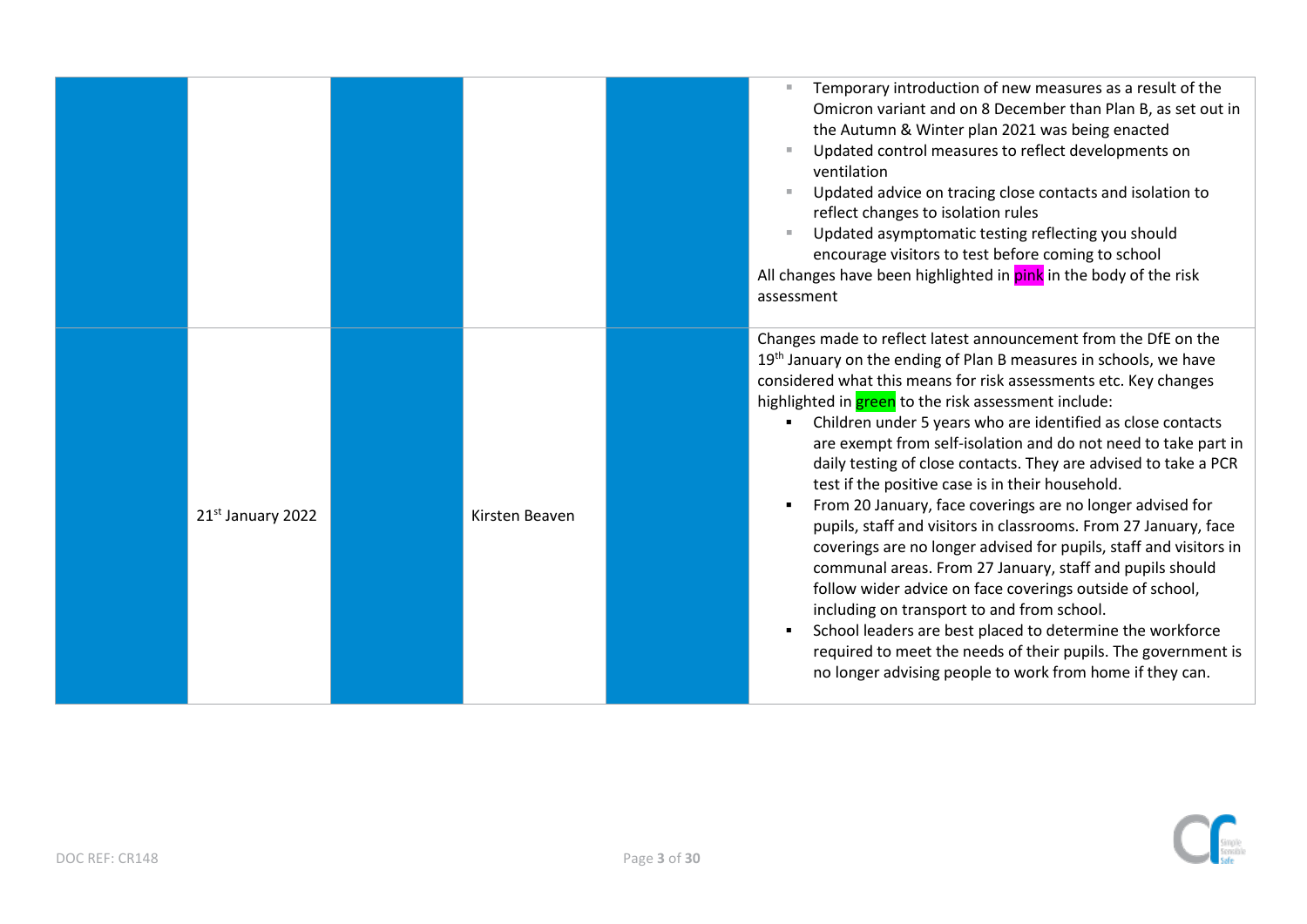# **Contents**

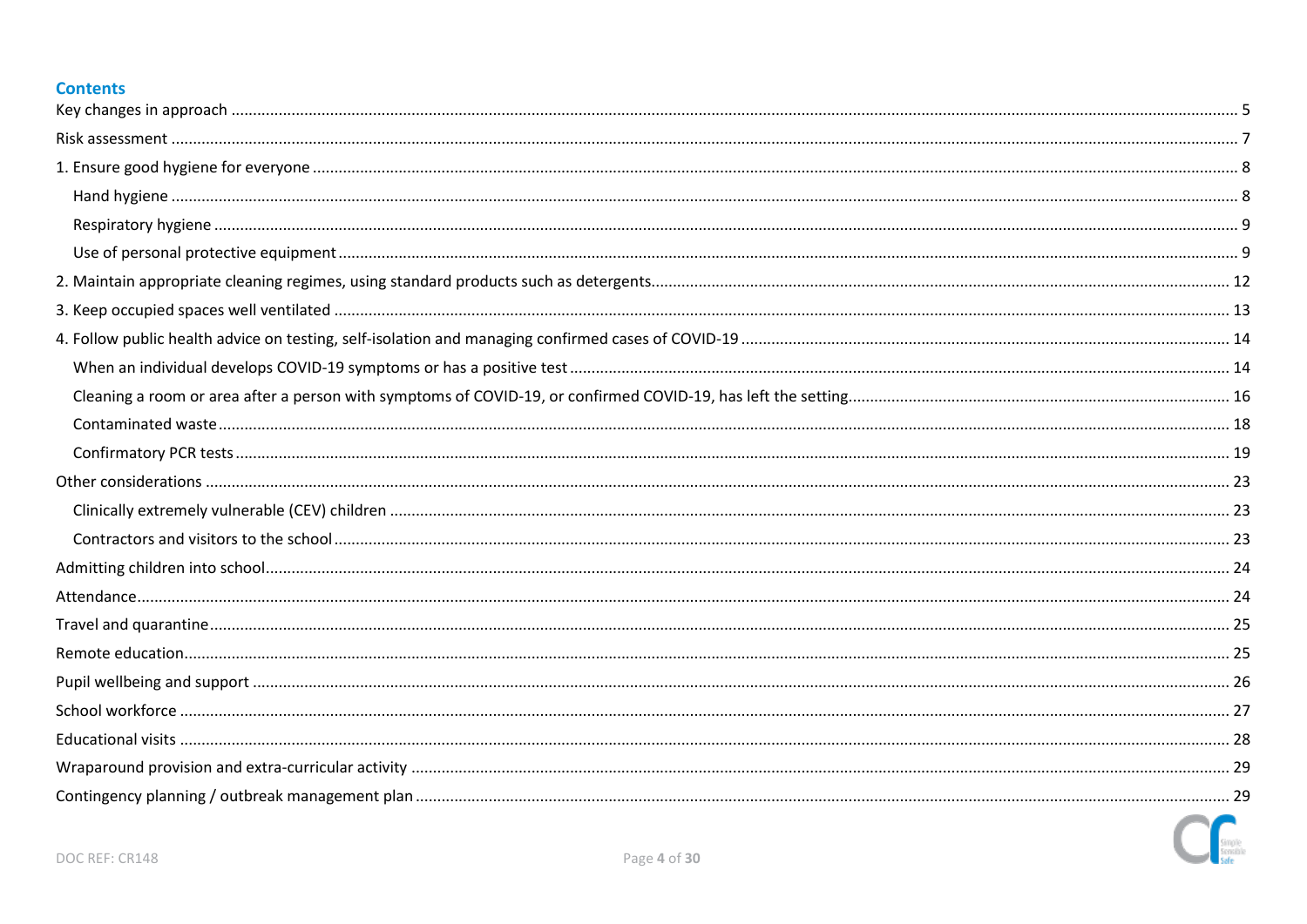# <span id="page-4-0"></span>**Key changes in approach**

## **Mixing and bubbles**

- At Step 4 we will no longer recommend that it is necessary to keep children in consistent groups ('bubbles'). This means that bubbles will not need to be used for any summer provision (for example, summer schools) or in schools from the autumn term.
- As well as enabling flexibility in curriculum delivery, this means that assemblies can resume, and you no longer need to make alternative arrangements to avoid mixing at lunch.
	- Contingency plans to manage potential outbreaks where threshold level of confirmed cases have been met, would deem it necessary to reintroduce bubbles for a temporary period to reduce mixing between groups. Any decision to recommend re-introduction of bubbles would not be taken likely and would need to consider the detrimental impact they can have on the delivery of education. Any such decision would be taken in conjunction with advice from the Local Health Protection team.

#### **Tracing close contacts and isolation**

- Close contacts will be identified via NHS Test and Trace and education settings will no longer be expected to undertake contact tracing.
- As with positive cases in any other setting. NHS Test and Trace will work with the positive case and/or their parent to identify close contacts. Contacts from a school setting will only be traced by NHS Test and Trace where the positive case and/or their parent specifically identifies the individual as being a close contact. This is likely to be a small number of individuals who would be most at risk of contracting COVID-19 due to the nature of the close contact. You may be contacted in exceptional cases to help with identifying close contacts, as currently happens in managing other infectious diseases.
- Individuals are not required to self-isolate if they live in the same household as someone with COVID-19, or are a close contact of someone with COVID-19, and any

# of the following apply:

- o they are fully vaccinated
- $\circ$  they are below the age of 18 years and 6 months
- $\circ$  they have taken part in or are currently part of an approved COVID-19 vaccine trial
- $\circ$  they are not able to get vaccinated for medical reasons
- Instead, they will be contacted by NHS Test and Trace, informed they have been in close contact with a positive case and advised to take a PCR test. We would encourage all individuals to take a PCR test if advised to do so.
- Staff who do not need to isolate, and children and young people aged under 18 years 6 months who usually attend school, and have been identified as a close contact, should continue to attend school as normal. They do not need to wear a face covering within the school, but it is expected and recommended that these are worn when travelling on public or dedicated transport.
- 18-year-olds will be treated in the same way as children until 6 months after their 18th birthday, to allow them the opportunity to get fully vaccinated. At which point, they will be subject to the same rules as adults and so if they choose not to get vaccinated, they will need to self-isolate if identified as a close contact.
- Children under 5 years who are identified as close contacts are exempt from self-isolation and do not need to take part in daily testing of close contacts. They are advised to take a PCR test if the positive case is in their household.

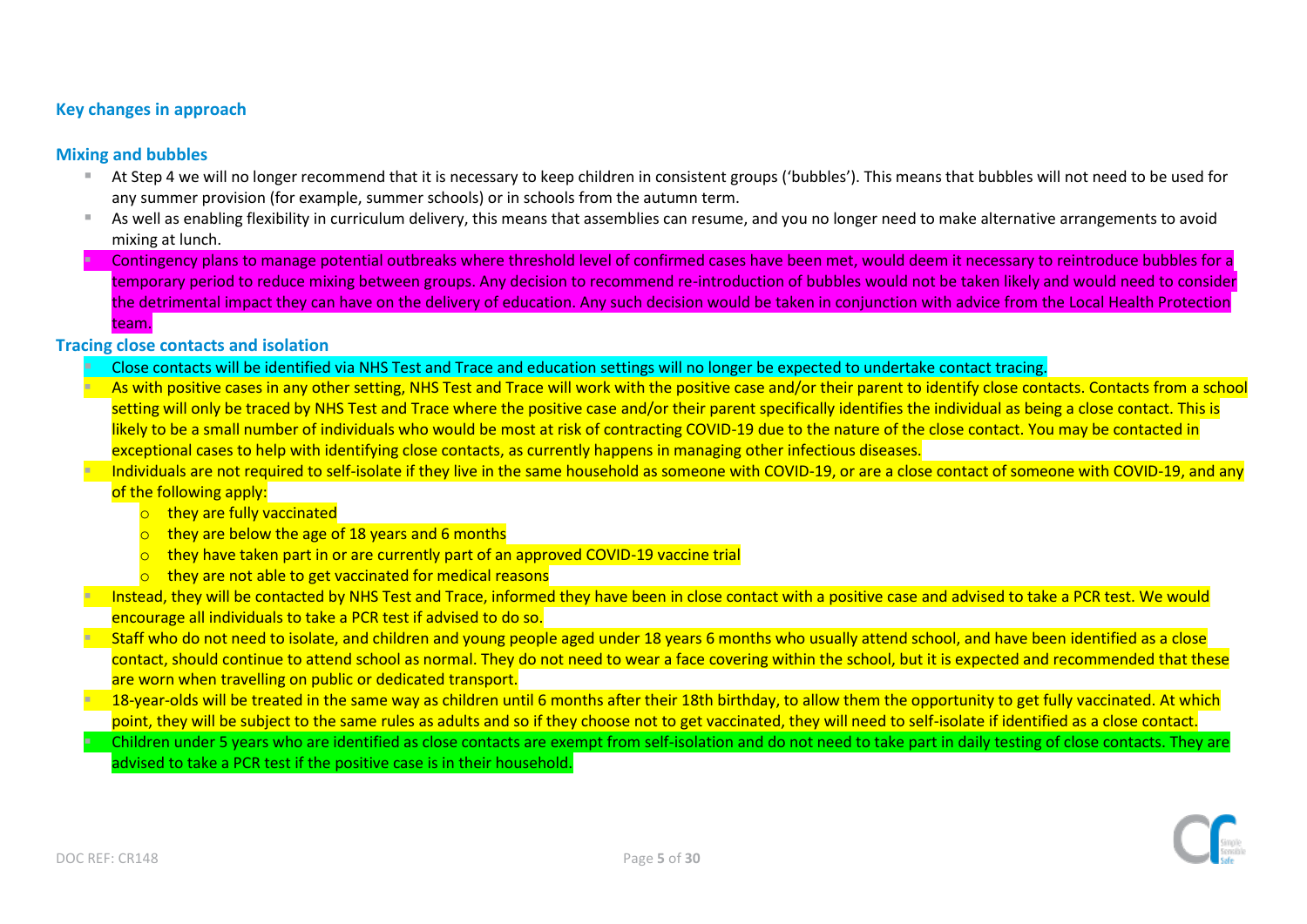▪ From 14 December 2021, adults who are fully vaccinated and all children and young people aged between 5 and 18 years and 6 months identified as a contact of someone with the omicron variant of COVID-19 are strongly advised to take a LFD test every day for 7 days and continue to attend their setting as normal, unless they have a positive test result. Daily testing of close contacts applies to all contacts who are:

- $\circ$  fully vaccinated adults people who have had 2 doses of an approved vaccine
- o all children and young people aged 5 to 18 years and 6 months, regardless of their vaccination status
- $\circ$  people who are not able to get vaccinated for medical reasons
- o people taking part, or have taken part, in an approved clinical trial for a COVID-19 vaccine
- Further actions for educational settings may be advised by a local Incident Management Team (IMT) investigating a suspected or confirmed case of the Omicron variant of COVID-19.
- It is now possible to end self-isolation after 5 full days if you have 2 negative FLD tests taken on consecutive days. The first LFD test should not be taken before the fifth day after your symptoms started (or the day your test was taken if you did not have symptoms). If both these test results are negative, and you do not have a high temperature, you may end your self-isolation after the second negative test result. The self-isolation period remains 10 full days for those without negative results from 2 LFD tests taken a day apart. This guidance also applies to children and young people who usually attend an education or childcare setting. You do not need to take a PCR test if you have already taken an LFD test and the result was positive.
- Settings will continue to have a role in working with health protection teams in the case of a local outbreak. If there is an outbreak in a setting or if central government offers the area an enhanced response package, a director of public health might advise a setting to temporarily reintroduce some control measures.

## **Face coverings**

- From 20th January face coverings are no longer be advised for pupils, staff and visitors in classrooms
- From 27 January, face coverings are no longer advised for pupils, staff and visitors in communal areas. From 27 January, staff and pupils should follow wider advice on face coverings outside of school, including on transport to and from school.
- If you have a substantial increase in the number of positive cases in your school, a director of public health might advise you that face coverings should temporarily be worn in communal areas or classrooms (by pupils, staff and visitors, unless exempt). You should make sure your contingency plans cover this possibility.

## **Stepping measures up and down**

- You should have contingency plans (sometimes called outbreak management plans) outlining how you would operate if there were an outbreak in your school or local area.
- Central government may offer local areas of particular concern an enhanced response package to help limit increases in transmission.
- If you have several confirmed cases within 14 days, you may have an outbreak.
- You should call the dedicated advice service who will escalate the issue to your local health protection team where necessary and advise if any additional action is required, such as implementing elements of your outbreak management plan. You can reach them by calling the DfE helpline on 0800 046 8687 and selecting option 1 for advice on the action to take in response to a positive case.
- The contingency framework describes the principles of managing local outbreaks of COVID-19 in education and childcare settings. Local authorities, directors of public health (DsPH) and PHE health protection teams (HPTs) can recommend measures described in the contingency framework in individual education and childcare settings – or a small cluster of settings – as part of their outbreak management responsibilities.

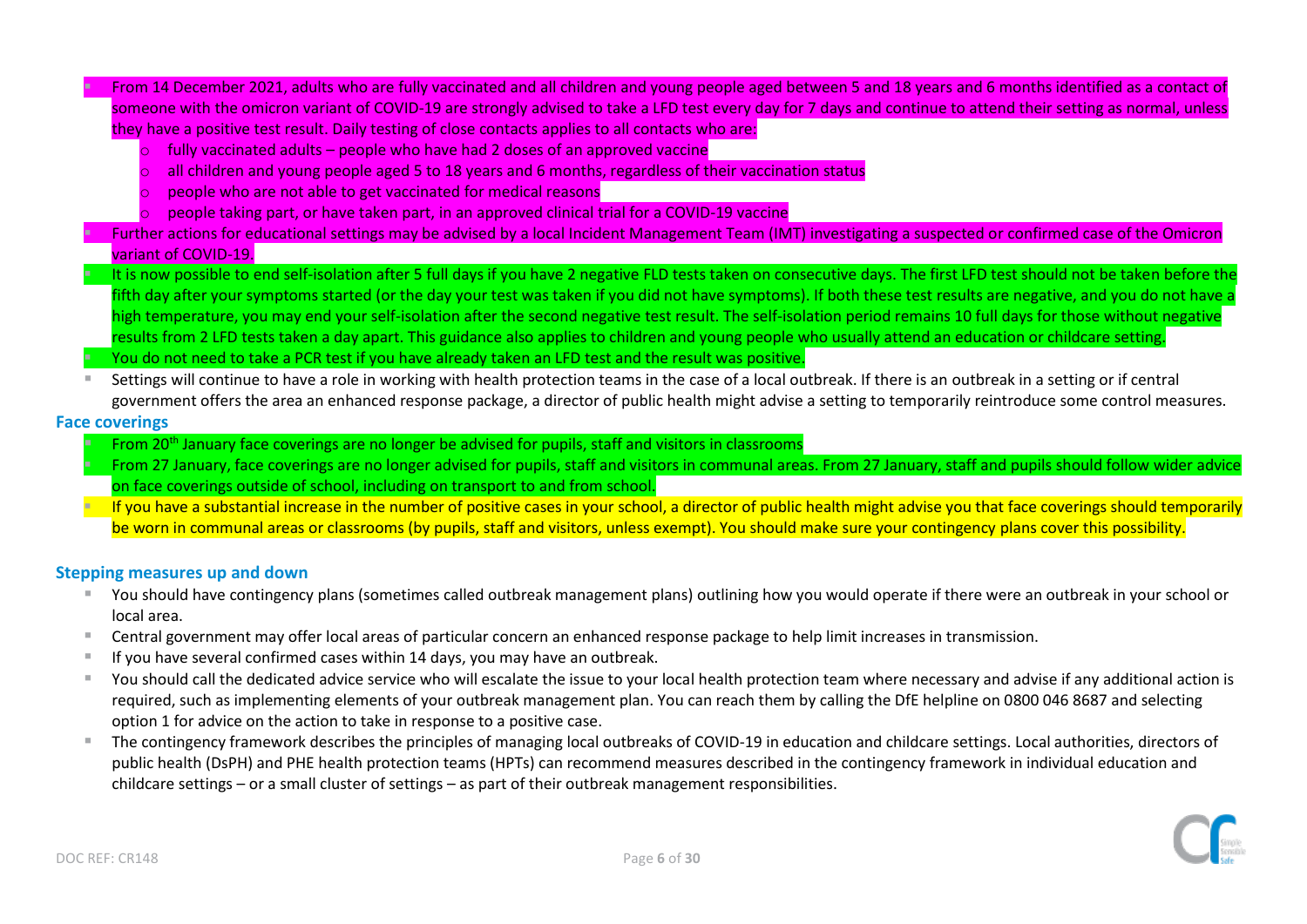# **Control measures**

## **You should:**

- 1. Ensure good hygiene for everyone
- 2. Maintain appropriate cleaning regimes.
- 3. Keep occupied spaces well ventilated
- 4. Follow public health advice on testing, self-isolation and managing confirmed cases of COVID-19.

<span id="page-6-0"></span>

| <b>Risk assessment</b>       |                                                                                                                                                                                                                                                                                                                                                          |  |  |  |  |
|------------------------------|----------------------------------------------------------------------------------------------------------------------------------------------------------------------------------------------------------------------------------------------------------------------------------------------------------------------------------------------------------|--|--|--|--|
| What are the hazards?        | Potential for spread of COVID-19 between persons at school showing symptoms of coronavirus or those who<br>are confirmed to have coronavirus.                                                                                                                                                                                                            |  |  |  |  |
| Who might be harmed and how? | Staff, pupils, contractors, and visitors may catch COVID-19 via direct or indirect contact with carriers whilst<br>on site.<br>Potential for spread to other family members / persons.                                                                                                                                                                   |  |  |  |  |
|                              | Note: We have specifically removed any rating or scoring from this risk assessment. We do not feel this adds any significant benefit to this untypical situation. You may<br>wish to prioritise any actions, but the basis of the approach to mitigating the risks from coronavirus is such that all measures should be carried out alongside each other |  |  |  |  |

rather than in sequence. The planning and assessment you undertake will form the basis of an overall plan to manage the risks specific to your setting which is the most important aspect of this process.

The latest DfE guidance is available at: [https://assets.publishing.service.gov.uk/government/uploads/system/uploads/attachment\\_data/file/1048357/220119\\_Schools\\_guidance\\_January.pdf](https://assets.publishing.service.gov.uk/government/uploads/system/uploads/attachment_data/file/1048357/220119_Schools_guidance_January.pdf)

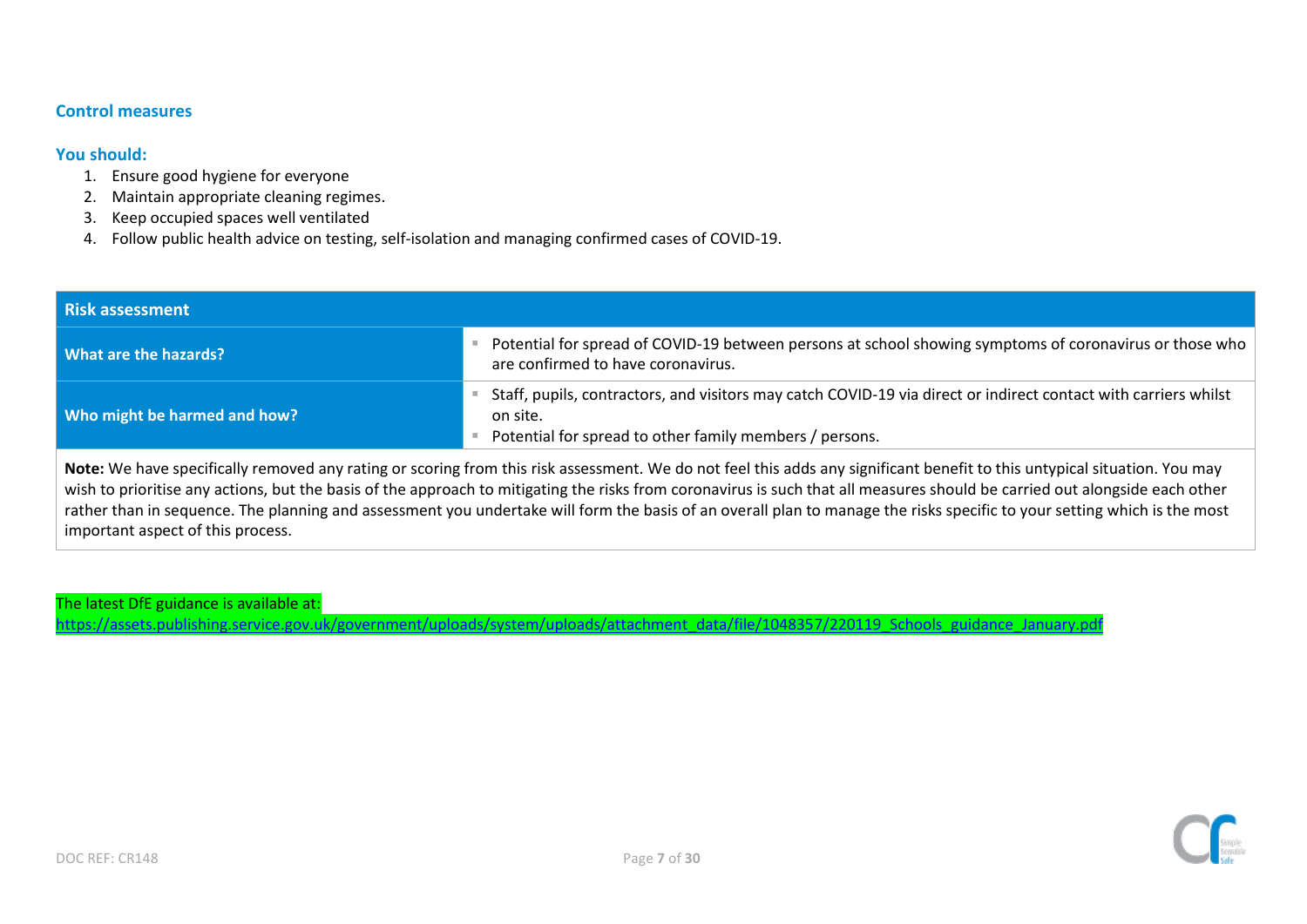<span id="page-7-1"></span><span id="page-7-0"></span>

| <b>DfE Guidance</b>                                                                                                                                                                                                     | <b>Measures to consider</b>                                                                                                                                                                                                                            | What do you need to do at your<br>school to manage this                                                                                             | Who will do<br>this?        | By when? | <b>Complete</b><br>d on: |
|-------------------------------------------------------------------------------------------------------------------------------------------------------------------------------------------------------------------------|--------------------------------------------------------------------------------------------------------------------------------------------------------------------------------------------------------------------------------------------------------|-----------------------------------------------------------------------------------------------------------------------------------------------------|-----------------------------|----------|--------------------------|
| 1. Ensure good hygiene for everyone                                                                                                                                                                                     |                                                                                                                                                                                                                                                        |                                                                                                                                                     |                             |          |                          |
| <b>Hand hygiene</b>                                                                                                                                                                                                     |                                                                                                                                                                                                                                                        |                                                                                                                                                     |                             |          |                          |
| Frequent and thorough hand cleaning<br>should now be regular practice.<br>You should continue to ensure that<br>m.<br>pupils clean their hands regularly.<br>This can be done with soap and water<br>or hand sanitiser. | Consider how often pupils and staff will<br>need to wash their hands and<br>incorporate time for this in timetables<br>or lesson plans.<br>■ Are there enough hand washing or<br>hand sanitiser 'stations' available so                                | Regular handwashing built into<br>the school day to ensure hands<br>are thoroughly washed at the<br>start of the day and before key<br>activities   | All staff &<br>Pupils       | 01.09.21 | 01.09.21                 |
|                                                                                                                                                                                                                         | that all pupils and staff can clean their<br>hands regularly?<br>Ensure supervision of hand sanitiser<br>use given the risks around ingestion.<br>Skin friendly skin cleaning wipes can be                                                             | The entrance reception desk<br>will be equipped with a hand<br>sanitisation station to be used<br>by all pre-entry to the site.                     | Kirsten Beaven              | 01.09.21 | 11.08.21                 |
|                                                                                                                                                                                                                         | used as an alternative.<br>Build these routines into school culture,<br>$\mathcal{M}$<br>supported by behaviour expectations<br>and helping ensure younger pupils and<br>those with complex needs understand<br>the need to follow them                | Every classroom equipped with<br>hand sanitiser for staff and<br>pupil use (note this should not<br>replace regular handwashing<br>regimes)         | Kirsten Beaven              | 31.08.21 | 27.07.21                 |
|                                                                                                                                                                                                                         | Sufficient cleaning supplies and hand<br>soap to be maintained.<br>All staff should be briefed weekly as a<br>minimum on expected hygiene<br>standards.<br>All staff instructed to actively monitor<br>×.                                              | Toilet consumables such as<br>soap, blue towels, tissues etc to<br>be maintained and regularly<br>topped up through the course<br>of the school day | <b>PCS Group</b><br>Company | Ongoing  | Ongoing                  |
|                                                                                                                                                                                                                         | to ensure all pupils and colleagues are<br>adhering to principles of good hygiene.<br>CLEAPSS current advice is that alcohol-<br>based hand gels should not be used in<br>science labs and D&T rooms where<br>practical activities take place. CLEAPSS | Teaching and Support staff to<br>be instructed to monitor<br>effective handwashing during<br>the Autumn term at September<br><b>INSET briefing</b>  | Karen Jones                 | Ongoing  | Ongoing                  |
|                                                                                                                                                                                                                         | guidance is understood to be under<br>review.                                                                                                                                                                                                          | All school staff to wash hands<br>prior to entering the staffroom                                                                                   | All staff                   | Ongoing  | Ongoing                  |

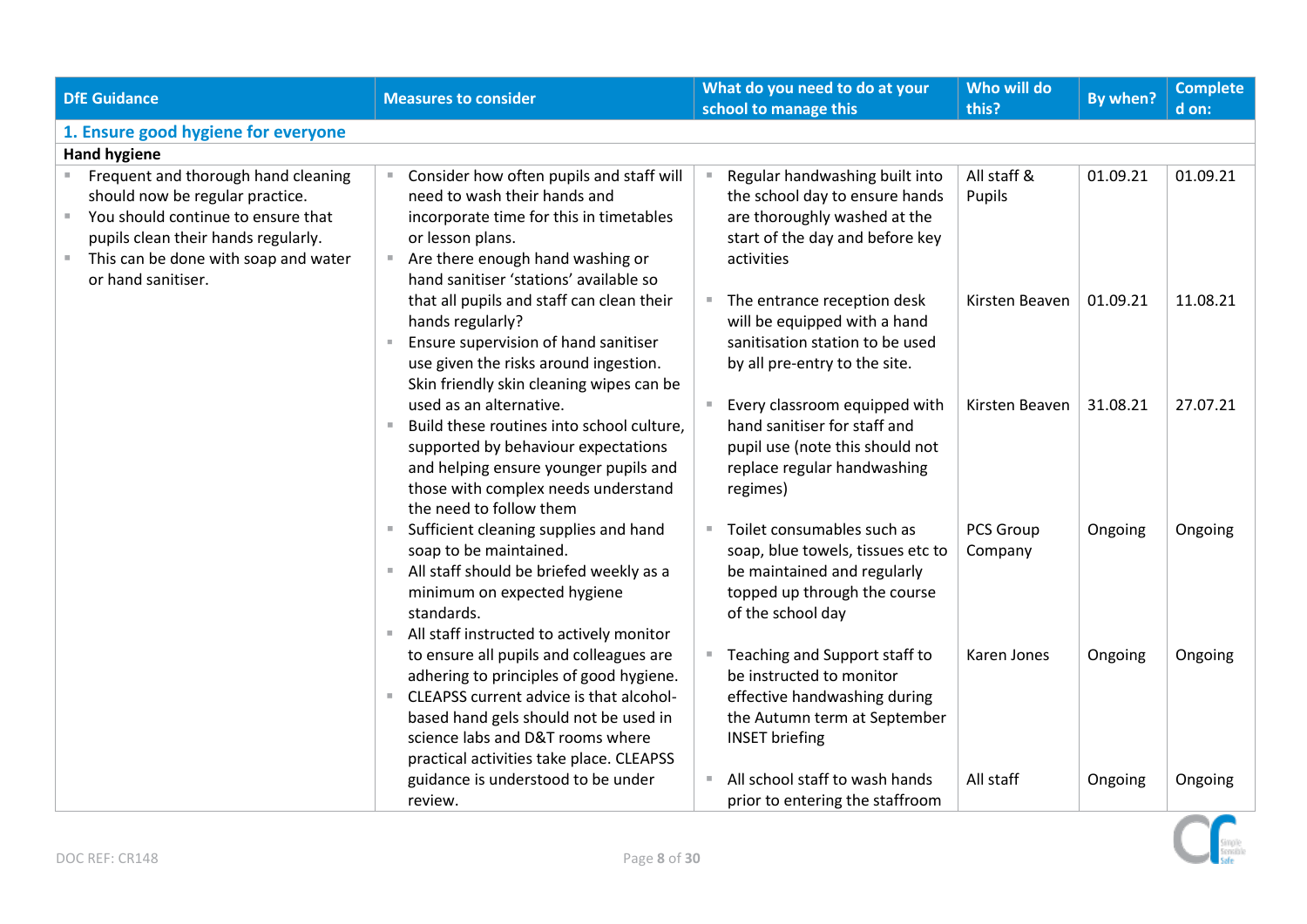<span id="page-8-1"></span><span id="page-8-0"></span>

| <b>DfE Guidance</b>                                                                                                                                                                         | <b>Measures to consider</b>                                                                                                                                                                                                                            | What do you need to do at your<br>school to manage this                                                                                                                                                        | Who will do<br>this?  | By when? | <b>Complete</b><br>d on: |
|---------------------------------------------------------------------------------------------------------------------------------------------------------------------------------------------|--------------------------------------------------------------------------------------------------------------------------------------------------------------------------------------------------------------------------------------------------------|----------------------------------------------------------------------------------------------------------------------------------------------------------------------------------------------------------------|-----------------------|----------|--------------------------|
| <b>Respiratory hygiene</b>                                                                                                                                                                  |                                                                                                                                                                                                                                                        |                                                                                                                                                                                                                |                       |          |                          |
| The 'catch it, bin it, kill it' approach<br>continues to be very important                                                                                                                  | Are there enough tissues and bins<br>available in the school to support pupils<br>and staff to follow this routine?<br>Ensure that younger children and those<br>٠                                                                                     | Audit of tissues supplies to be<br>undertaken and additional<br>supplies procured as necessary                                                                                                                 | Umema<br>Heptullabhai | Ongoing  | Ongoing                  |
|                                                                                                                                                                                             | with complex needs are helped to get<br>this right.<br>Are there risk assessments in place for<br>pupils with complex needs who will<br>struggle to maintain as good<br>respiratory hygiene as their peers?<br>All staff should be briefed weekly as a | Regular checks of classroom<br>supply of tissues to be added to<br>Resource Assistant checks in<br>the Autumn term to ensure<br>consumables are replaced as<br>used                                            | Umema<br>Heptullabhai | Ongoing  | Ongoing                  |
|                                                                                                                                                                                             | minimum on expected hygiene<br>standards.<br>All staff instructed to actively monitor<br>m.<br>to ensure all pupils and colleagues are<br>adhering to principles of good hygiene.                                                                      | Children with EHCP plans will<br>have an individual risk<br>assessment based on change of<br>teaching and learning<br>arrangements. The risk<br>assessment will also consider<br>the specific needs of pupils. | Emma Rogers           | 24.09.21 | 24.09.21                 |
|                                                                                                                                                                                             |                                                                                                                                                                                                                                                        | Teaching and Support staff to<br>ш<br>be instructed to brief pupils on<br>good respiratory hygiene<br>practices during the Autumn<br>term at September INSET<br>briefing                                       | Karen Jones           | 01.09.21 | 01.09.21                 |
| Use of personal protective equipment                                                                                                                                                        |                                                                                                                                                                                                                                                        |                                                                                                                                                                                                                |                       |          |                          |
| Most staff in schools will not require<br>PPE beyond what they would normally<br>need for their work.<br>If a pupil already has routine intimate<br>care needs that involve the use of PPE, | Where staff have been identified as<br>needing PPE, have they been provided<br>with appropriate supplies?<br>Have staff identified as needing PPE<br>been provided with appropriate                                                                    | Welfare staff who have<br>potential to be looking after<br>children who present with<br>coronavirus symptoms in                                                                                                | Kirsten Beaven        | 01.09.21 | 01.09.21                 |

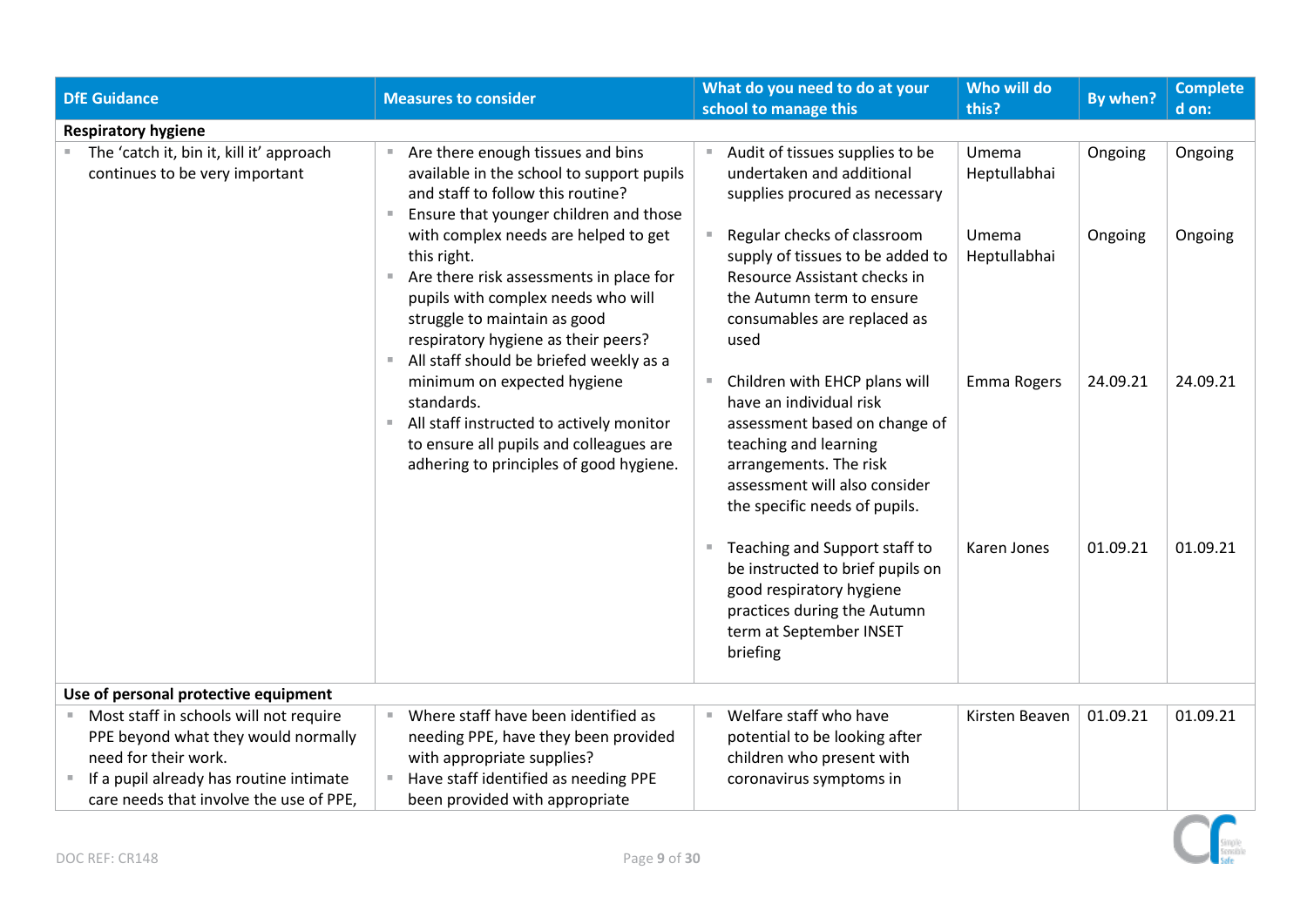| <b>DfE Guidance</b>                                                                                                                                                                                                                                                                                                                                                                              | <b>Measures to consider</b>                              | What do you need to do at your<br>school to manage this                                                                                                  | Who will do<br>this? | By when? | <b>Complete</b><br>d on: |
|--------------------------------------------------------------------------------------------------------------------------------------------------------------------------------------------------------------------------------------------------------------------------------------------------------------------------------------------------------------------------------------------------|----------------------------------------------------------|----------------------------------------------------------------------------------------------------------------------------------------------------------|----------------------|----------|--------------------------|
| the same PPE should continue to be<br>used.<br>Additional PPE for COVID-19 is only                                                                                                                                                                                                                                                                                                               | training and information on correct use<br>and disposal? | school shall be issued with<br>appropriate PPE                                                                                                           |                      |          |                          |
| required in a very limited number of<br>scenarios, for example, when:<br>If a pupil becomes ill with COVID-19<br>$\blacksquare$<br>symptoms, and only then if close<br>contact is necessary                                                                                                                                                                                                      |                                                          | Any staff who work on a one to<br>one basis with High Needs<br>children shall be provided with<br>PPE                                                    | Kirsten Beaven       | 01.09.21 | 01.09.21                 |
| When performing aerosol<br>$\blacksquare$<br>generating procedures (AGPs)<br>Reference to PPE for higher risk                                                                                                                                                                                                                                                                                    |                                                          | ■ Video explaining appropriate<br>donning and doffing procedure<br>in regards to use of PPE                                                              | Kirsten Beaven       | 01.09.21 | 31.08.21                 |
| situations means:<br>Fluid-resistant surgical face masks<br>(also known as Type IIR)<br>Disposable gloves<br>m,<br>Disposable plastic aprons<br>Eye protection (for example a face<br>visor or goggles)<br>The PPE that should be used in the<br>following situations when caring for<br>someone with symptoms of COVID-19<br>is:<br>A face mask should be worn if<br>close contact is necessary |                                                          | PPE stocks to be checked<br>regularly and ordered to ensure<br>there is always adequate supply<br>in school for a minimum of 3<br>weeks at any one time. | Kirsten Beaven       | Ongoing  | Ongoing                  |
| If contact is necessary, then<br>gloves, an apron and a face mask<br>should be worn                                                                                                                                                                                                                                                                                                              |                                                          |                                                                                                                                                          |                      |          |                          |
| Eye protection if a risk assessment<br>determines that there is a risk of<br>fluids entering the eye, for<br>example, from coughing, spitting<br>or vomiting                                                                                                                                                                                                                                     |                                                          |                                                                                                                                                          |                      |          |                          |
| <b>Face Coverings</b>                                                                                                                                                                                                                                                                                                                                                                            |                                                          |                                                                                                                                                          |                      |          |                          |

 $\bigcap$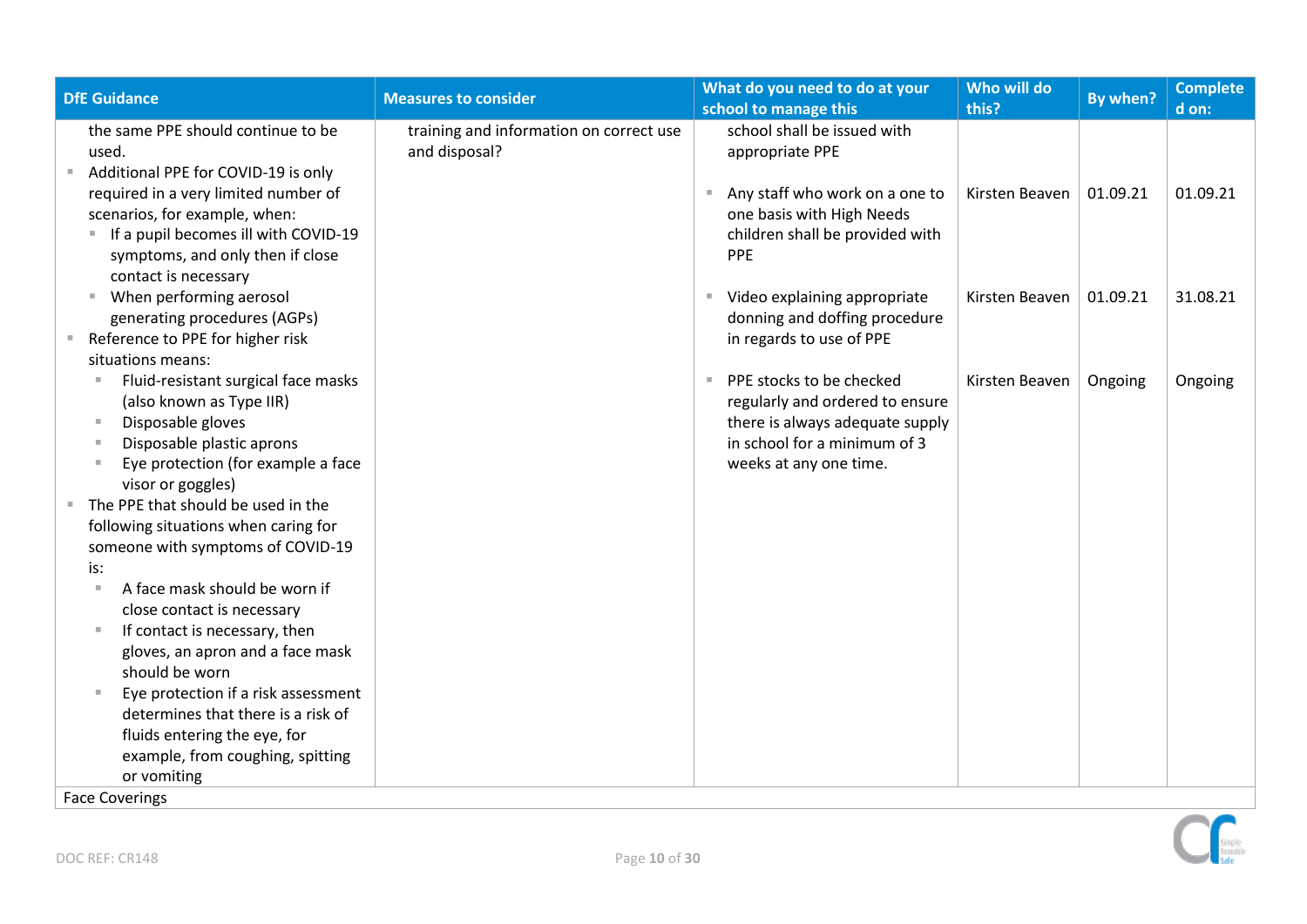| <b>DfE Guidance</b>                                                                                                                                                                                                                                                                                                                                                                                                                                                                                                                                                                                                                                                                                 | <b>Measures to consider</b>                                                                                                                                                                                                                                                                           | What do you need to do at your<br>school to manage this                                                                                                                                                | Who will do<br>this?       | By when?             | <b>Complete</b><br>d on: |
|-----------------------------------------------------------------------------------------------------------------------------------------------------------------------------------------------------------------------------------------------------------------------------------------------------------------------------------------------------------------------------------------------------------------------------------------------------------------------------------------------------------------------------------------------------------------------------------------------------------------------------------------------------------------------------------------------------|-------------------------------------------------------------------------------------------------------------------------------------------------------------------------------------------------------------------------------------------------------------------------------------------------------|--------------------------------------------------------------------------------------------------------------------------------------------------------------------------------------------------------|----------------------------|----------------------|--------------------------|
| Face coverings are no longer<br>advised for pupils or staff in<br>classrooms<br>The government has removed the<br>requirement to wear face<br>coverings in law but expects and<br>recommends that they are worn in<br>enclosed and crowded spaces<br>where you may come into contact                                                                                                                                                                                                                                                                                                                                                                                                                | Review use of face coverings for<br>enclosed and crowded spaces including<br>where you would meet people you do<br>not normally come into contact with.<br>Recommend use on all school<br>transport, public or dedicated.<br>Consider face coverings for events such<br>as open days and productions. | Staff briefed at September<br>×<br>INSET day regarding use of face<br>coverings<br>Parent communication to be<br><b>II</b><br>issued with key reminders<br>regarding school protocols for<br>September | Karen Jones<br>Karen Jones | 01.09.21<br>21.08.21 | 01.09.21<br>21.08.21     |
| with people you don't normally<br>meet. This includes public<br>transport and dedicated transport<br>to school.<br>If you have a substantial increase in<br>the number of positive cases in<br>your school, a director of public<br>health might advise you that face<br>coverings should temporarily be<br>worn in communal areas or<br>classrooms (by pupils, staff and<br>visitors, unless exempt). You<br>should make sure your contingency<br>plans cover this possibility.<br>In Primary schools, we recommend<br>that face coverings should be worn<br>by staff and adults (including<br>visitors) when moving around in<br>corridors and communal areas.<br>From 27 January, face coverings |                                                                                                                                                                                                                                                                                                       |                                                                                                                                                                                                        |                            |                      |                          |
| are no longer advised for pupils,<br>staff and visitors in communal<br>areas.                                                                                                                                                                                                                                                                                                                                                                                                                                                                                                                                                                                                                       |                                                                                                                                                                                                                                                                                                       |                                                                                                                                                                                                        |                            |                      |                          |

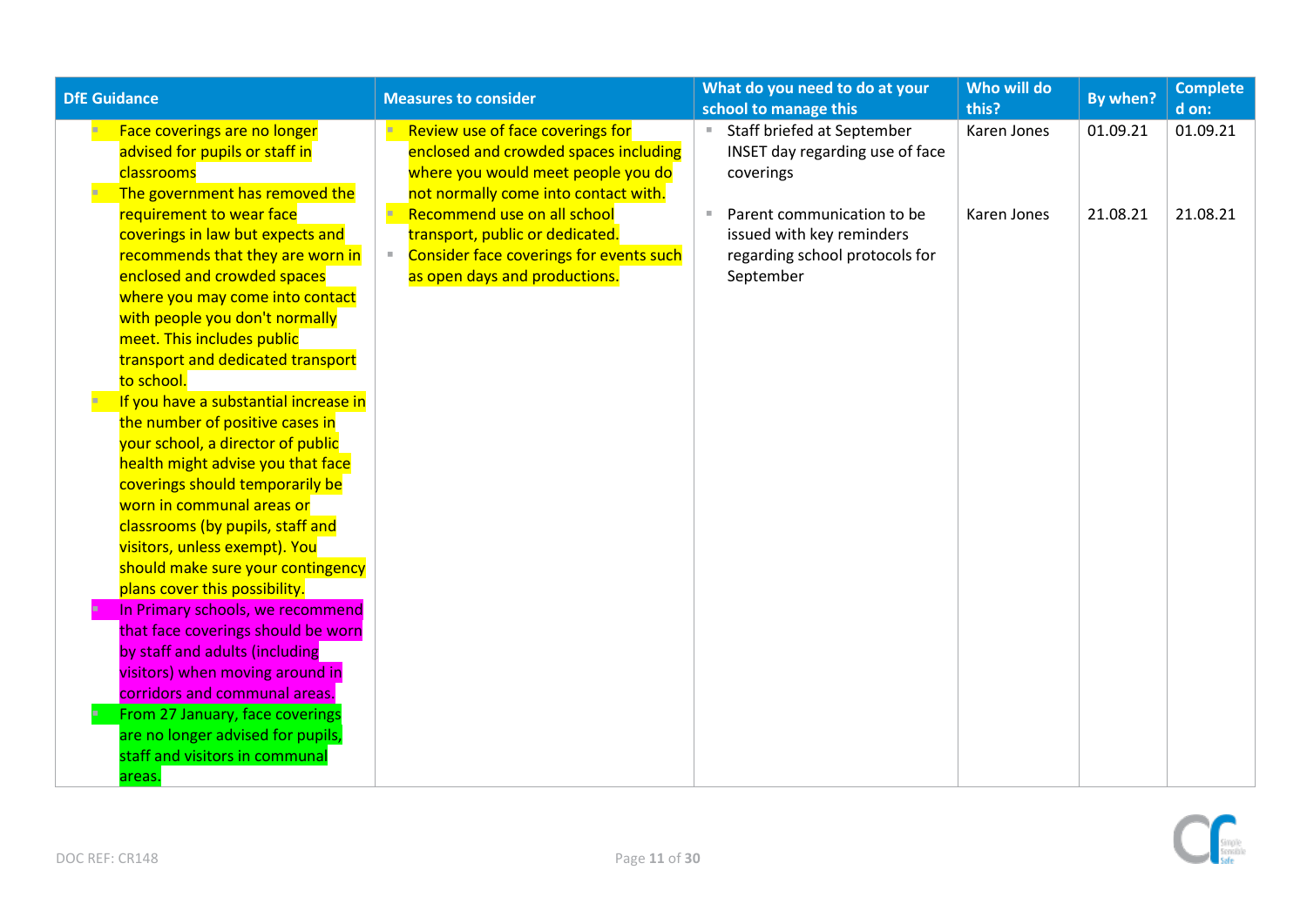<span id="page-11-0"></span>

| <b>DfE Guidance</b>                                                                                                                                                                                                                                                                                                                                                                     | <b>Measures to consider</b>                                                                                                                                                                                                                                                                                                                                                                                                                                         | What do you need to do at your<br>school to manage this                                                                                                                                                                                                                                                                                            | Who will do<br>this?             | By when?             | <b>Complete</b><br>d on: |
|-----------------------------------------------------------------------------------------------------------------------------------------------------------------------------------------------------------------------------------------------------------------------------------------------------------------------------------------------------------------------------------------|---------------------------------------------------------------------------------------------------------------------------------------------------------------------------------------------------------------------------------------------------------------------------------------------------------------------------------------------------------------------------------------------------------------------------------------------------------------------|----------------------------------------------------------------------------------------------------------------------------------------------------------------------------------------------------------------------------------------------------------------------------------------------------------------------------------------------------|----------------------------------|----------------------|--------------------------|
| From 27 January, staff and pupils<br>should follow wider advice on face<br>coverings outside of school,<br>including on transport to and from<br>school.                                                                                                                                                                                                                                |                                                                                                                                                                                                                                                                                                                                                                                                                                                                     |                                                                                                                                                                                                                                                                                                                                                    |                                  |                      |                          |
|                                                                                                                                                                                                                                                                                                                                                                                         | 2. Maintain appropriate cleaning regimes, using standard products such as detergents                                                                                                                                                                                                                                                                                                                                                                                |                                                                                                                                                                                                                                                                                                                                                    |                                  |                      |                          |
| " You should put in place and maintain an<br>appropriate cleaning schedule.<br>This should include regular cleaning of<br>areas and equipment (for example,<br>twice per day), with a particular focus<br>on frequently touched surfaces.<br>If any new cleaning, sanitisation, or<br>other products are used then they<br>should be assessed as with any other<br>hazardous substance. | Is there an enhanced cleaning regime in<br>place and are all cleaners and staff<br>aware of measures to take?<br>Are high contact items such as door<br>handles, including main entrance doors<br>and commonly used doors cleaned<br>more frequently?<br>As a minimum, frequently touched<br>surfaces should be wiped down twice a<br>day, and one of these should be at the<br>beginning or the end of the working<br>day.<br>Shared equipment should be regularly | To ensure that the school is<br>deep cleaned prior to the full<br>re-opening. 15 days deep clean<br>scheduled with PCS Group<br>between 9-27 August<br>Contract for domestic support<br>$\mathbb{R}^+$<br>to be put in place for Autumn<br>term to provide through the<br>day clean of high touchpoint<br>areas and keep washrooms well<br>stocked | Kirsten Beaven<br>Kirsten Beaven | 27.08.21<br>27.08.21 | 27.08.21<br>11.08.21     |
|                                                                                                                                                                                                                                                                                                                                                                                         | cleaned.<br>Ensure that any hazardous substances<br>that are used because of changes to<br>cleaning or hygiene regimes have a<br>COSHH risk assessment.                                                                                                                                                                                                                                                                                                             | Staff reminded at September<br>INSET day and encouraged to<br>adhere to clear desk policy and<br>keep surfaces clutter free in<br>order to ensure cleaning<br>regimes are effective<br>Emptying of waste bins in toilet                                                                                                                            | Karen Jones                      | 01.09.21             | 01.09.21                 |
|                                                                                                                                                                                                                                                                                                                                                                                         |                                                                                                                                                                                                                                                                                                                                                                                                                                                                     | and communal areas to be<br>added to contract cleaning<br>schedule to allow for this to be<br>addressed through the school<br>day                                                                                                                                                                                                                  | Kirsten Beaven                   | 27.08.21             | 27.08.21                 |

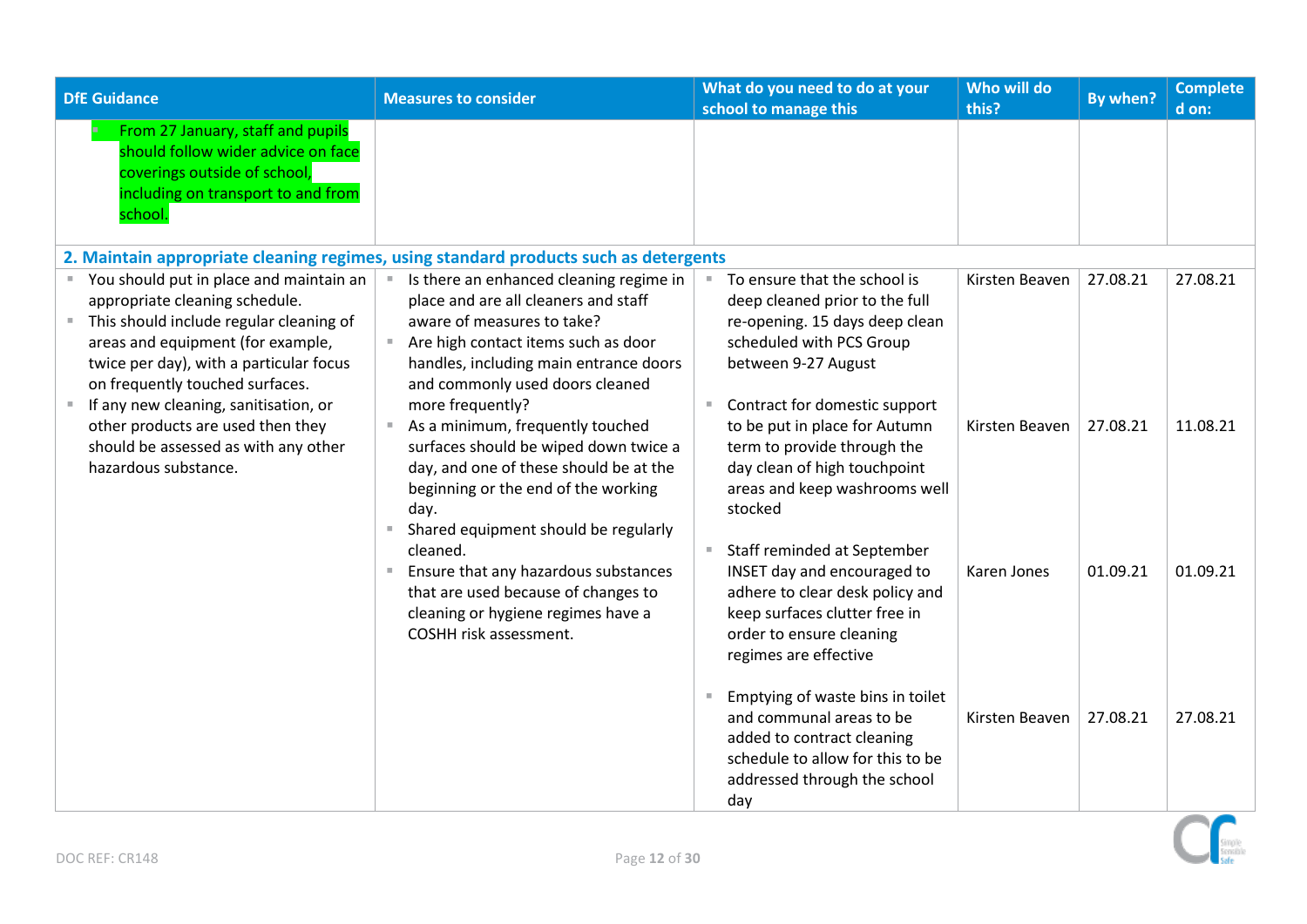<span id="page-12-0"></span>

| <b>DfE</b> Guidance                                                                                                                                                                                                                                 | <b>Measures to consider</b>                                                                                                                                                                                                     | What do you need to do at your<br>school to manage this                                                                                                                                                          | Who will do<br>this? | By when? | <b>Complete</b><br>d on: |
|-----------------------------------------------------------------------------------------------------------------------------------------------------------------------------------------------------------------------------------------------------|---------------------------------------------------------------------------------------------------------------------------------------------------------------------------------------------------------------------------------|------------------------------------------------------------------------------------------------------------------------------------------------------------------------------------------------------------------|----------------------|----------|--------------------------|
|                                                                                                                                                                                                                                                     |                                                                                                                                                                                                                                 | IT equipment screen/keyboard<br>wipes provided to each<br>classroom and shared spaces<br>such as the Learning Resource<br>Centre, Staff workroom etc in<br>order to ensure items can be<br>cleaned between users | Kirsten Beaven       | 30.08.21 | 27.07.21                 |
|                                                                                                                                                                                                                                                     |                                                                                                                                                                                                                                 | Gloves and disinfectant spray to<br>ш<br>be provided in each classroom<br>in case a pupil coughs or<br>sneezes on a piece of<br>equipment or furniture                                                           | Kirsten Beaven       | 30.08.21 | 27.07.21                 |
| 3. Keep occupied spaces well ventilated                                                                                                                                                                                                             |                                                                                                                                                                                                                                 |                                                                                                                                                                                                                  |                      |          |                          |
| When your school is in operation, it is<br>important to ensure it is well ventilated<br>and that a comfortable teaching<br>environment is maintained.<br>You should identify any poorly                                                             | If air handling systems that move air<br>between rooms are used set them to<br>use a fresh air supply and do not<br>recirculate air. Standalone room units<br>can operate as normal.                                            | Fresh air ventilation systems in<br>operation at Vaughan, which<br>have been regularly maintained<br>and serviced by Athena Air.                                                                                 | Kirsten Beaven       | 01.09.21 | 01.09.21                 |
| ventilated spaces as part of your risk<br>assessment and take steps to improve<br>fresh air flow in these areas, giving<br>particular consideration when holding<br>events where visitors such as parents<br>are on site, for example school plays. | Ensure any filters in ventilation or air<br>$\blacksquare$<br>conditioning systems are changed as<br>per manufacturer instructions. Take<br>additional care when<br>changing filters.<br>Airing rooms as frequently as you can, | New finger guards purchased<br>and installed where<br>appropriate as increased risk of<br>finger entrapment when doors<br>temporarily propped open                                                               | Michael Scott        | 20.08.21 | 20.08.21                 |
| Mechanical ventilation is a system that<br>uses a fan to draw fresh air, or extract<br>air from a room. These should be<br>adjusted to increase the ventilation rate<br>wherever possible and checked to<br>confirm that normal operation meets     | will help improve ventilation. This<br>involves opening all doors and windows<br>wide to maximise the ventilation in the<br>room. It may be easier to do this when<br>the room is unoccupied or between                         | To raise awareness of the need<br>to balance increased ventilation<br>while maintaining a<br>comfortable temperature at<br>September INSET, including<br>reference to the following                              | Karen Jones          | 01.09.21 | 01.09.21                 |

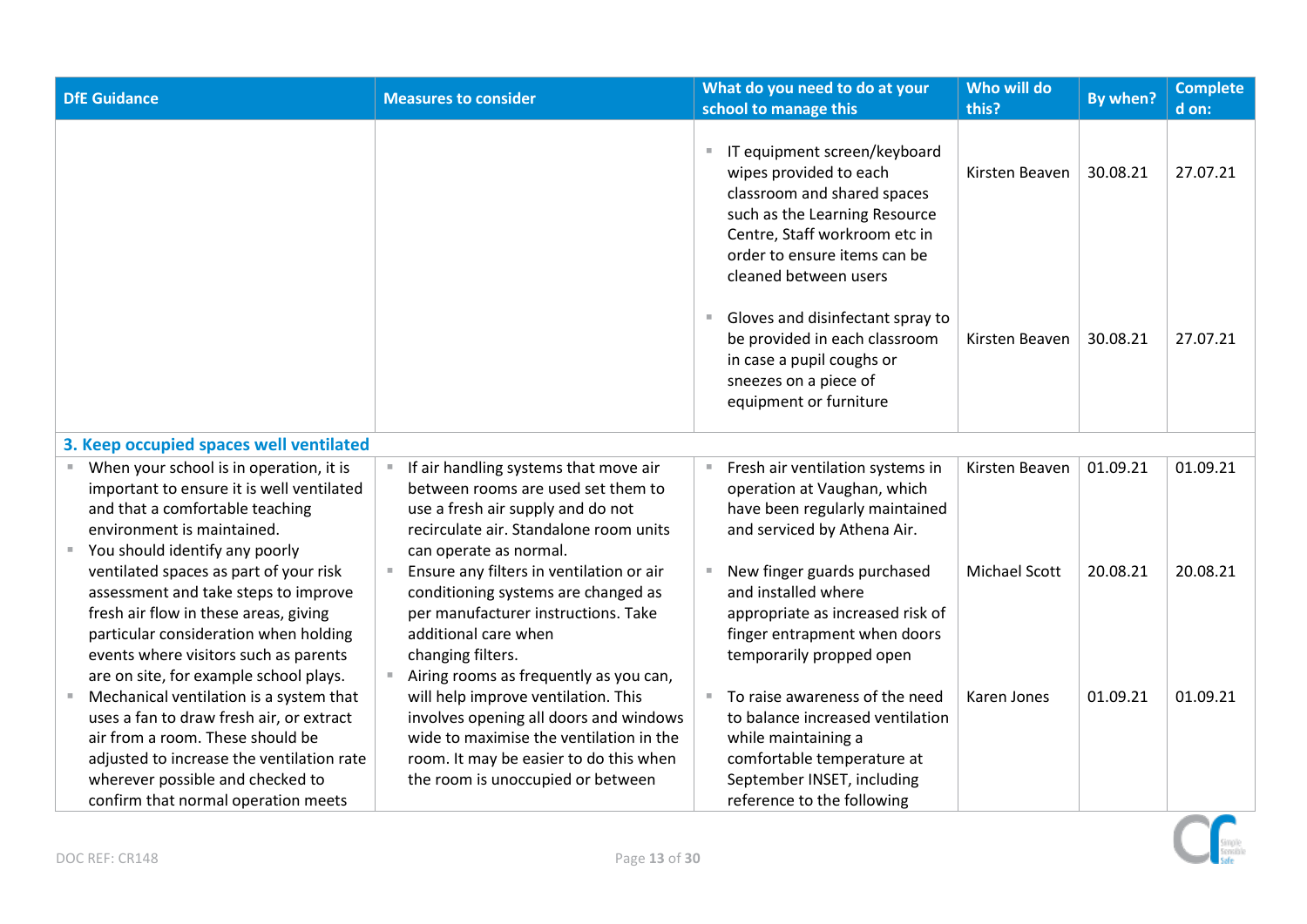| <b>DfE Guidance</b>                                                                                                                                                                                                                                    | <b>Measures to consider</b>                                                                        | What do you need to do at your             | Who will do | By when? | <b>Complete</b> |
|--------------------------------------------------------------------------------------------------------------------------------------------------------------------------------------------------------------------------------------------------------|----------------------------------------------------------------------------------------------------|--------------------------------------------|-------------|----------|-----------------|
|                                                                                                                                                                                                                                                        |                                                                                                    | school to manage this                      | this?       |          | d on:           |
| current guidance and that only fresh                                                                                                                                                                                                                   | uses particularly in colder or adverse                                                             | measures should also be used               |             |          |                 |
| outside air is circulated.                                                                                                                                                                                                                             | weather.                                                                                           | as appropriate:                            |             |          |                 |
| If possible, systems should be adjusted                                                                                                                                                                                                                | Manage colder temperatures in rooms                                                                | opening high level<br>×,                   |             |          |                 |
| to full fresh air or, if this is not possible,                                                                                                                                                                                                         | by opening high level not low level                                                                | windows in preference to                   |             |          |                 |
| then systems should be operated as                                                                                                                                                                                                                     | windows, opening window just enough                                                                | low level to reduce                        |             |          |                 |
| normal as long as they are within a                                                                                                                                                                                                                    | to allow for ventilation, increasing                                                               | draughts                                   |             |          |                 |
| single room and supplemented by an                                                                                                                                                                                                                     | heating and allowing for flexibility on                                                            | increasing the ventilation                 |             |          |                 |
| outdoor air supply.                                                                                                                                                                                                                                    | uniform.                                                                                           | while spaces are                           |             |          |                 |
| Where mechanical ventilation systems                                                                                                                                                                                                                   | Identify any poorly ventilated areas and                                                           | unoccupied (e.g. between                   |             |          |                 |
| exist, you should ensure that they are                                                                                                                                                                                                                 | consider if these areas should be                                                                  | classes, during break and                  |             |          |                 |
| maintained in accordance with the                                                                                                                                                                                                                      | restricted or if ventilation can be                                                                | lunch, when a room is                      |             |          |                 |
| manufacturers' recommendations.                                                                                                                                                                                                                        | improved by increasing the flow of                                                                 | unused)                                    |             |          |                 |
| Opening external windows can improve                                                                                                                                                                                                                   | fresh air. CO2 monitors can assist with                                                            | providing flexibility to<br>$\mathbb{R}^n$ |             |          |                 |
| natural ventilation, and in addition,                                                                                                                                                                                                                  | this.                                                                                              | allow additional, suitable                 |             |          |                 |
| opening internal doors can also assist                                                                                                                                                                                                                 | Desk or ceiling fans can be used                                                                   | indoor clothing                            |             |          |                 |
| with creating a throughput of air. If                                                                                                                                                                                                                  | provided the area is well ventilated but                                                           | rearranging furniture                      |             |          |                 |
| necessary, external opening doors may                                                                                                                                                                                                                  | they should not be used in poorly                                                                  | where possible to avoid                    |             |          |                 |
| also be used (if they are not fire doors                                                                                                                                                                                                               | ventilated areas.                                                                                  | direct drafts                              |             |          |                 |
| and where safe to do so).                                                                                                                                                                                                                              | ■ With due regard to fire safety, some                                                             |                                            |             |          |                 |
| You should balance the need for                                                                                                                                                                                                                        | doors may be temporarily propped                                                                   |                                            |             |          |                 |
| increased ventilation while maintaining                                                                                                                                                                                                                | open to limit touching of door handles                                                             |                                            |             |          |                 |
| a comfortable temperature.                                                                                                                                                                                                                             | and aid ventilation. Fire doors including                                                          |                                            |             |          |                 |
| CO2 monitors will also be provided to                                                                                                                                                                                                                  | doors at the top and base of stairs, or                                                            |                                            |             |          |                 |
| all state-funded education settings                                                                                                                                                                                                                    | to higher risk areas of fire starting e.g.                                                         |                                            |             |          |                 |
| from September, so staff can quickly                                                                                                                                                                                                                   | kitchens / IT suites / plant rooms should                                                          |                                            |             |          |                 |
| identify where ventilation needs to be                                                                                                                                                                                                                 | not be propped open.                                                                               |                                            |             |          |                 |
| improved.                                                                                                                                                                                                                                              | ■ Where events such as school plays or                                                             |                                            |             |          |                 |
|                                                                                                                                                                                                                                                        | open days are planned consider the                                                                 |                                            |             |          |                 |
|                                                                                                                                                                                                                                                        | need to improve ventilation as part of                                                             |                                            |             |          |                 |
|                                                                                                                                                                                                                                                        | your planning.                                                                                     |                                            |             |          |                 |
|                                                                                                                                                                                                                                                        | 4. Follow public health advice on testing, self-isolation and managing confirmed cases of COVID-19 |                                            |             |          |                 |
| $\mathcal{L} \times \mathcal{L}$ . The state of the state of $\mathcal{L}$ and $\mathcal{L}$ is a state of the state of the state of the state of the state of the state of the state of the state of the state of the state of the state of the state |                                                                                                    |                                            |             |          |                 |

<span id="page-13-1"></span><span id="page-13-0"></span>**When an individual develops COVID-19 symptoms or has a positive test**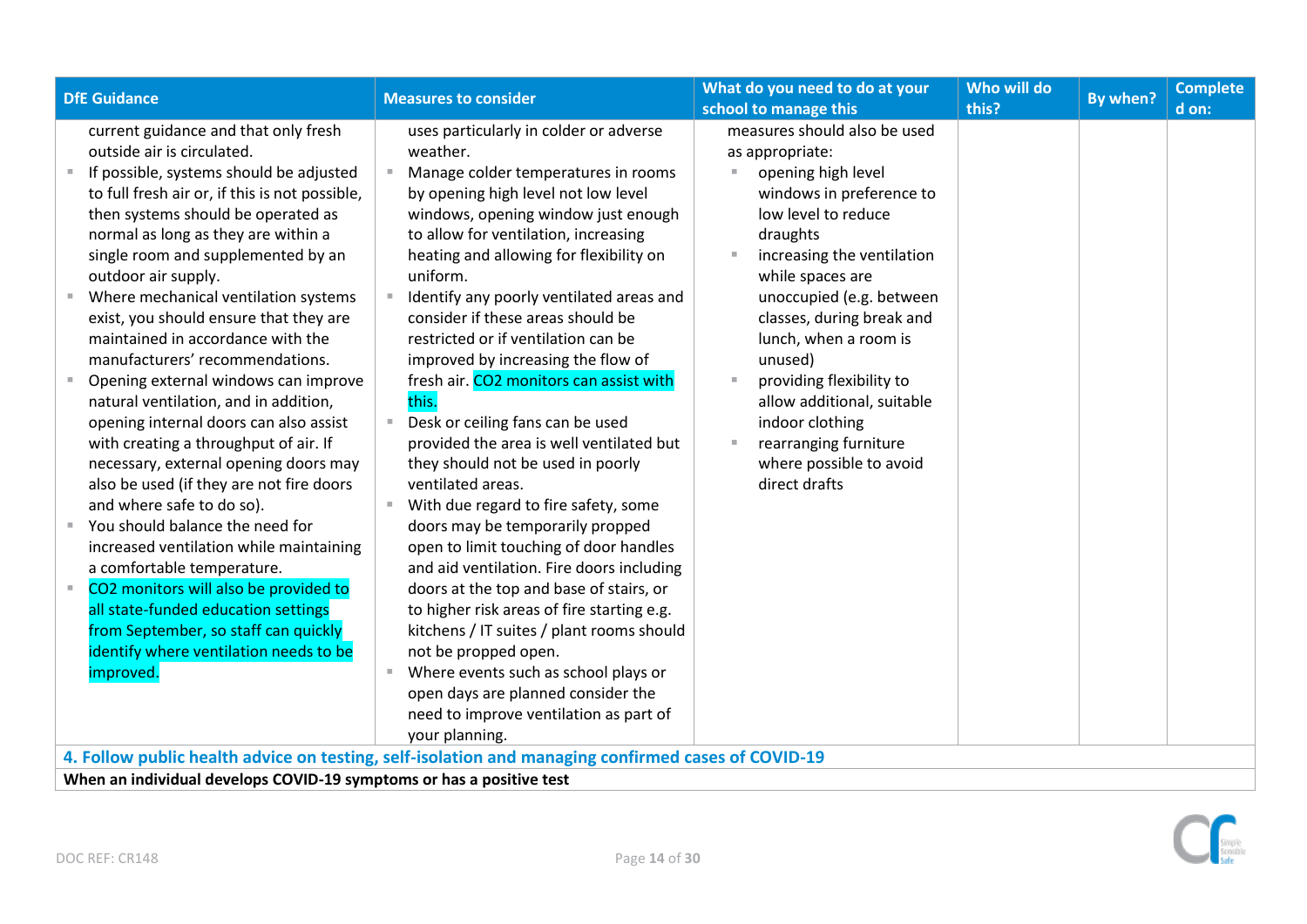| <b>DfE Guidance</b>                                                                                                                                                                                                                                                        |                | <b>Measures to consider</b>                                                                                                                                                                                                                         | What do you need to do at your<br>school to manage this                                                                                                       | Who will do<br>this? | By when? | <b>Complete</b><br>d on: |
|----------------------------------------------------------------------------------------------------------------------------------------------------------------------------------------------------------------------------------------------------------------------------|----------------|-----------------------------------------------------------------------------------------------------------------------------------------------------------------------------------------------------------------------------------------------------|---------------------------------------------------------------------------------------------------------------------------------------------------------------|----------------------|----------|--------------------------|
| Pupils, staff and other adults should<br>follow public health advice on when to<br>self-isolate and what to do. They should<br>not come into school if they have<br>symptoms, have had a positive test                                                                     |                | ■ Is there a procedure for managing<br>suspected or positive cases of<br>coronavirus?<br>Consider what information or measures<br>may be needed at school gates and                                                                                 | <b>Briefing on September</b><br>protocols including test and<br>trace to be covered in<br>September INSET days                                                | Karen Jones          | 01.09.21 | 01.09.21                 |
| result or other reasons requiring them<br>to stay at home due to the risk of them<br>passing on COVID-19 (for example, they<br>are required to quarantine).<br>If anyone in your school develops<br>COVID-19 symptoms, however mild,<br>you should send them home and they | $\mathbb{R}^+$ | entrances to the building, as well as on<br>the school website.<br>How will visitors to site be managed?<br>Is there an appropriate room identified<br>that can be used to isolate someone<br>with symptoms whilst they are awaiting<br>collection? | Communication to<br>parents/carers regarding<br>protocols including test and<br>trace to be covered in letter<br>regarding September<br>arrangements          | Karen Jones          | 21.08.21 | 21.08.21                 |
| should follow public health advice.<br>For everyone with symptoms, they<br>should avoid using public transport and,<br>wherever possible, be collected by a<br>member of their family or household.                                                                        |                | Have welfare staff and others been<br>trained in measures to take?<br>Have welfare staff and others been<br>provided with PPE and training on its<br>use and disposal?                                                                              | All parents/carers advised<br>regarding attendance protocols<br>in the event of COVID-19<br>symptoms                                                          | Karen Jones          | 21.08.21 | 21.08.21                 |
| If a pupil is awaiting collection, they<br>should be left in a room on their own if<br>possible and safe to do so. A window<br>should be opened for fresh air<br>ventilation if possible.                                                                                  |                |                                                                                                                                                                                                                                                     | Signage erected on school gates<br>as visual reminder regarding no<br>access to site if symptomatic<br>In event of individual becoming                        | Kirsten Beaven       | 31.08.21 | 31.08.21                 |
| Appropriate PPE should also be used if<br>close contact is necessary, further<br>information on this can be found in the<br>use of PPE in education, childcare and<br>children's social care settings guidance.                                                            |                |                                                                                                                                                                                                                                                     | symptomatic during the course<br>of the day, the individual will<br>immediately be taken to the<br>isolation room (hygiene room)<br>and relevant arrangements | <b>Welfare Staff</b> | Ongoing  | Ongoing                  |
| The household (including any siblings)<br>should follow the PHE stay at home<br>guidance for households with possible<br>or confirmed coronavirus (COVID-19)                                                                                                               |                |                                                                                                                                                                                                                                                     | made for individuals collection<br>from site<br>Welfare staff who may be                                                                                      |                      |          |                          |
| infection.                                                                                                                                                                                                                                                                 |                |                                                                                                                                                                                                                                                     | required to care for individual,<br>will wear full PPE which                                                                                                  | <b>Welfare Staff</b> | Ongoing  | Ongoing                  |

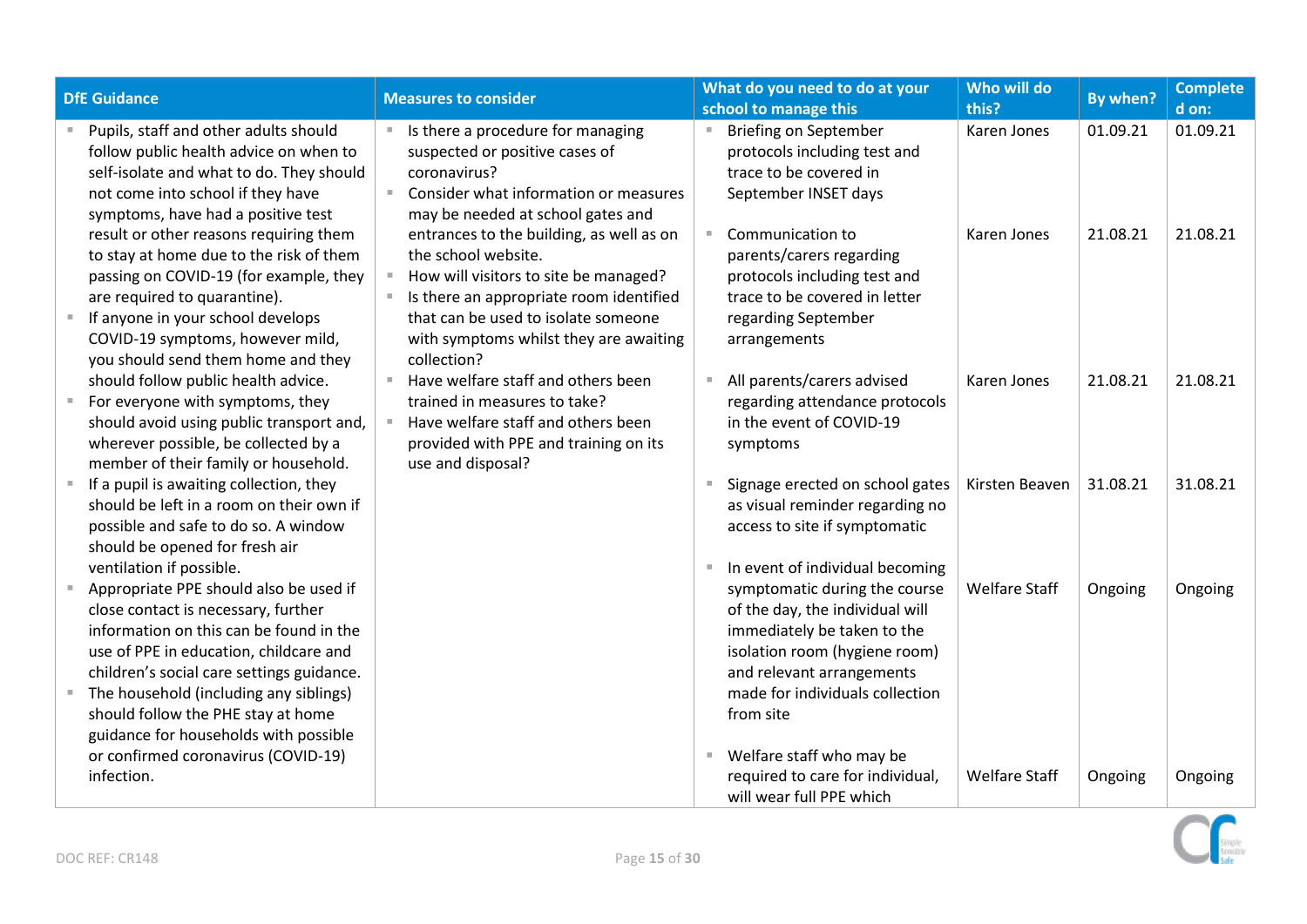<span id="page-15-0"></span>

| <b>DfE Guidance</b>                                                                                                                                                                                     | <b>Measures to consider</b>                                                                                                                    |   | What do you need to do at your<br>school to manage this                                                                                                                                                      | Who will do<br>this? | By when? | <b>Complete</b><br>d on: |
|---------------------------------------------------------------------------------------------------------------------------------------------------------------------------------------------------------|------------------------------------------------------------------------------------------------------------------------------------------------|---|--------------------------------------------------------------------------------------------------------------------------------------------------------------------------------------------------------------|----------------------|----------|--------------------------|
|                                                                                                                                                                                                         |                                                                                                                                                |   | includes, masks, visors, gloves<br>and protective aprons<br>When parents are being<br>advised to collect children from<br>welfare, parents should be<br>advised that they should not<br>use public transport | <b>Welfare Staff</b> | Ongoing  | Ongoing                  |
|                                                                                                                                                                                                         | Cleaning a room or area after a person with symptoms of COVID-19, or confirmed COVID-19, has left the setting                                  |   |                                                                                                                                                                                                              |                      |          |                          |
| The minimum PPE to be worn for<br>cleaning an area after a person with<br>symptoms of COVID-19, or confirmed<br>COVID-19, has left the setting, is                                                      | Is there a procedure in place for<br>cleaning an area where a person with<br>symptoms of COVID-19 or a confirmed<br>case of COVID-19 has been? |   | Isolation rooms to be deep<br>cleaned following departure of<br>individual                                                                                                                                   | Cleaning<br>Company  | Ongoing  | Ongoing                  |
| disposable gloves and an apron. Wash<br>hands with soap and water for 20<br>seconds after all PPE has been<br>removed.<br>If a risk assessment of the setting<br>indicates that a higher level of virus | Is the appropriate PPE being used?<br>Are appropriate cleaning products or<br>methods being used?                                              |   | Provision of PPE to those<br>undertaking enhanced cleaning<br>requirements following<br>departure of symptomatic<br>individuals from site                                                                    | Kirsten Beaven       | 30.08.21 | 01.09.21                 |
| may be present then additional PPE to<br>protect the cleaner's eyes, mouth and                                                                                                                          |                                                                                                                                                | ш | Video explaining appropriate<br>donning and doffing procedure                                                                                                                                                |                      |          |                          |
| nose may be necessary.<br>Public areas where a symptomatic<br>person has passed through and spent<br>minimal time but which are not visibly                                                             |                                                                                                                                                |   | in regards to use of PPE<br>Following the departure of the<br>symptomatic individual the                                                                                                                     | Kirsten Beaven       | 31.08.21 | 31.08.21                 |
| contaminated with body fluids, such as<br>corridors, can be cleaned thoroughly as<br>normal.                                                                                                            |                                                                                                                                                |   | isolation rooms and affected<br>areas following bubble closure,<br>the areas will be Fogged using                                                                                                            | <b>Michael Scott</b> | Ongoing  | Ongoing                  |
| All surfaces that the symptomatic<br>person has come into contact with<br>should be cleaned and disinfected,                                                                                            |                                                                                                                                                |   | an antiviral disinfectant<br>solution (to BS EN 14476<br>standard) which cleans and                                                                                                                          |                      |          |                          |
| including all potentially contaminated                                                                                                                                                                  |                                                                                                                                                |   | sanitises large areas of a                                                                                                                                                                                   |                      |          |                          |

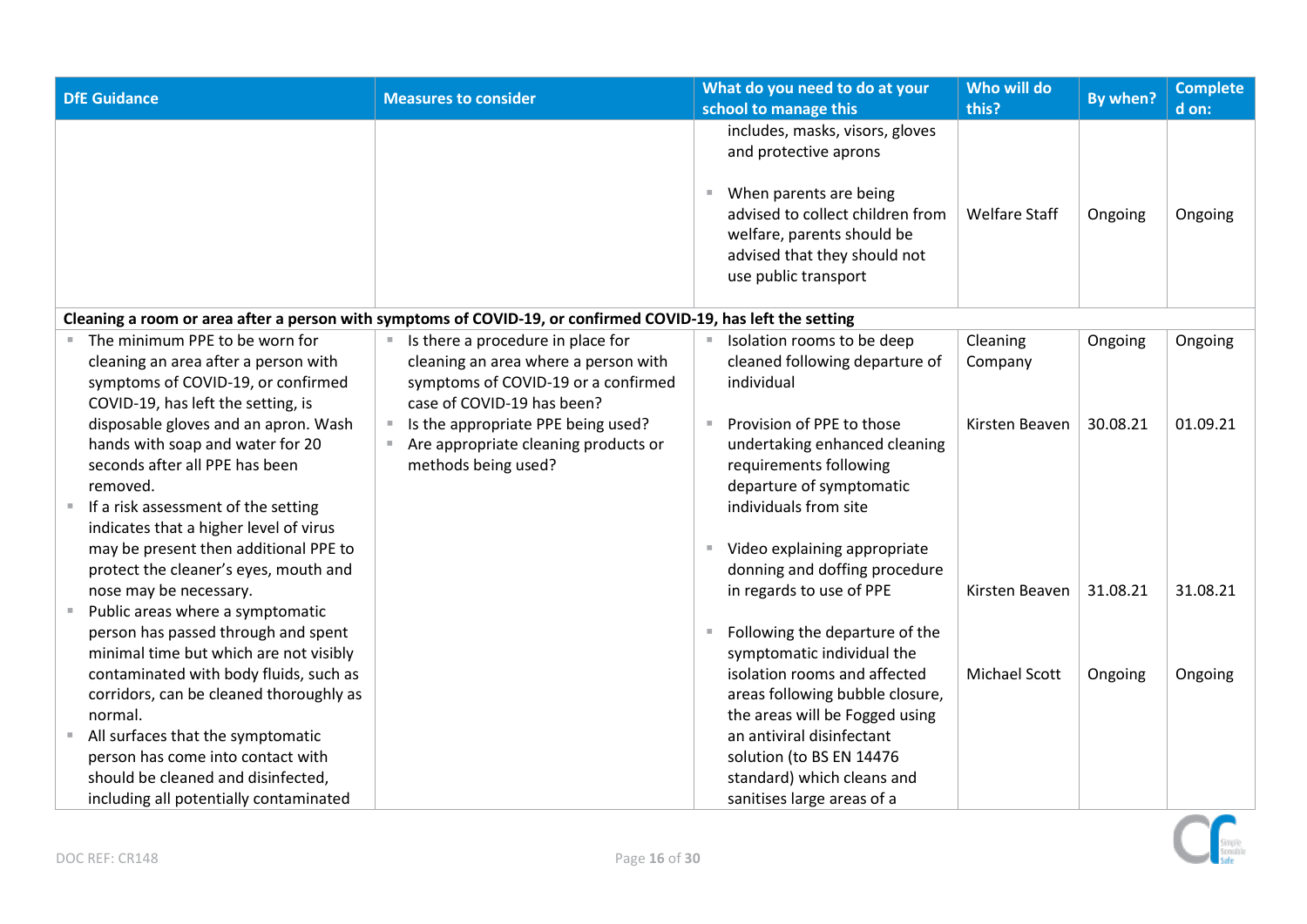| <b>DfE Guidance</b>                                                                                                                                                                                                                                             | <b>Measures to consider</b> | What do you need to do at your<br>school to manage this                                                                      | Who will do<br>this? | By when? | <b>Complete</b><br>d on: |
|-----------------------------------------------------------------------------------------------------------------------------------------------------------------------------------------------------------------------------------------------------------------|-----------------------------|------------------------------------------------------------------------------------------------------------------------------|----------------------|----------|--------------------------|
| and frequently touched areas such as<br>bathrooms, door handles, telephones,<br>grab rails in corridors and stairwells.                                                                                                                                         |                             | building quickly and effectively.<br>It can kill off the virus and other<br>biological agents in the air and<br>on surfaces. |                      |          |                          |
| Use disposable cloths or paper roll and<br>disposable mop heads, to clean all hard<br>surfaces, floors, chairs, door handles<br>and sanitary fittings - think one site,<br>one wipe, in one direction.                                                          |                             |                                                                                                                              |                      |          |                          |
| Use one of the options below:<br>a combined detergent disinfectant<br><b>COL</b><br>solution at a dilution of 1,000 parts<br>per million available chlorine (ppm                                                                                                |                             |                                                                                                                              |                      |          |                          |
| av.cl.) or<br>a household detergent followed by<br>disinfection (1000 ppm av.cl.).<br>Follow manufacturer's instructions<br>for dilution, application and contact<br>times for all detergents and<br>disinfectants or<br>if an alternative disinfectant is used |                             |                                                                                                                              |                      |          |                          |
| within the organisation ensure that<br>it is effective against enveloped<br>viruses                                                                                                                                                                             |                             |                                                                                                                              |                      |          |                          |
| Avoid mixing cleaning products<br>together as this can create toxic fumes.<br>Avoid creating splashes and spray when<br>cleaning.                                                                                                                               |                             |                                                                                                                              |                      |          |                          |
| Any cloths and mop heads used must<br>be disposed of and should be put into<br>waste bags as contaminated waste                                                                                                                                                 |                             |                                                                                                                              |                      |          |                          |
| When items cannot be cleaned using<br>detergents or laundered, for example,                                                                                                                                                                                     |                             |                                                                                                                              |                      |          |                          |

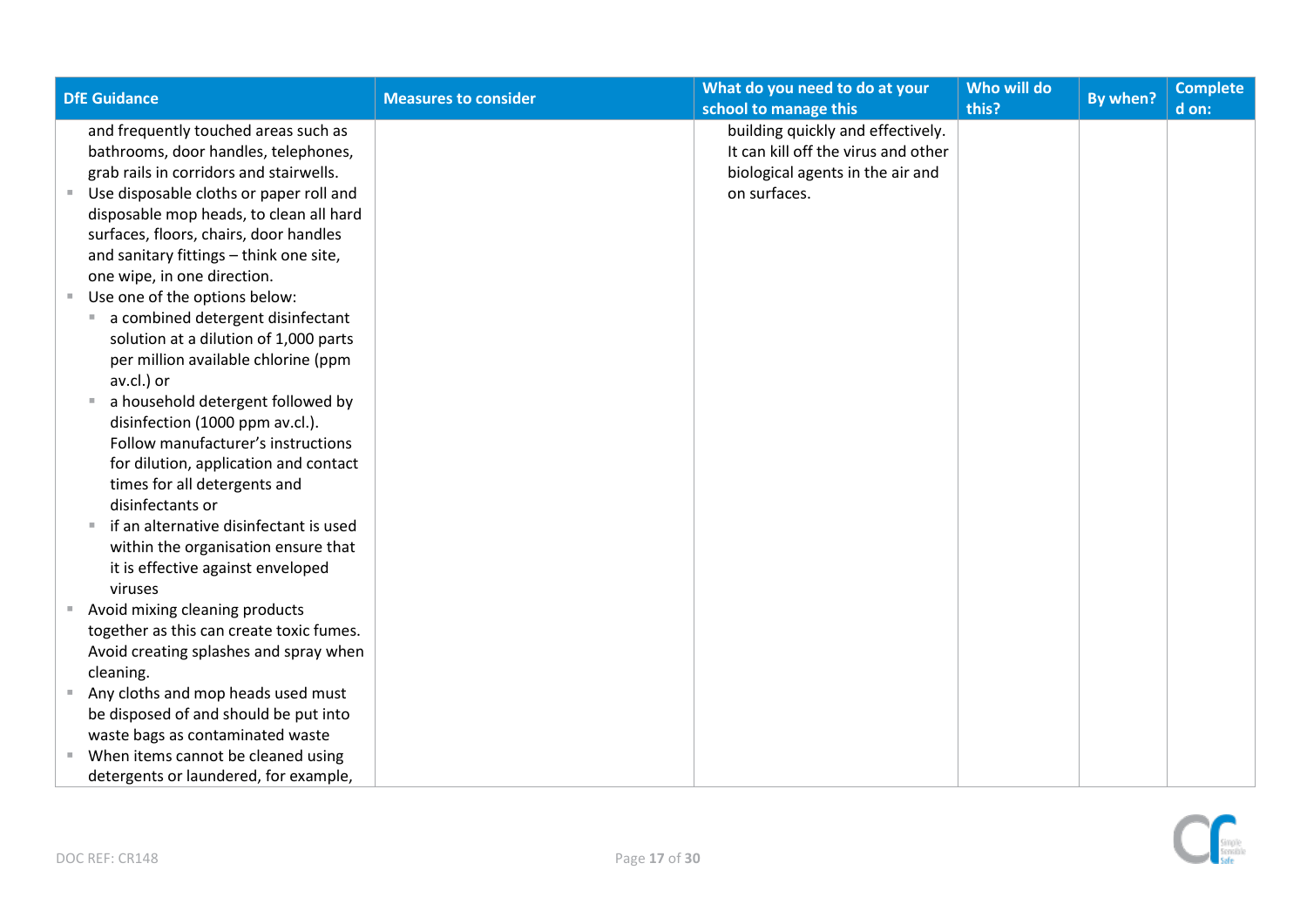<span id="page-17-0"></span>

| <b>DfE Guidance</b>                                                                                                               | <b>Measures to consider</b>                                                                                                                                                                                                                                                                                                                                                                                                                                                                                                                                                                                                                                                                                                                                                                                                                                                                                            | What do you need to do at your<br>school to manage this                                                                                                                                                                                                                                                                                           | Who will do<br>this?                   | By when?           | <b>Complete</b><br>d on: |
|-----------------------------------------------------------------------------------------------------------------------------------|------------------------------------------------------------------------------------------------------------------------------------------------------------------------------------------------------------------------------------------------------------------------------------------------------------------------------------------------------------------------------------------------------------------------------------------------------------------------------------------------------------------------------------------------------------------------------------------------------------------------------------------------------------------------------------------------------------------------------------------------------------------------------------------------------------------------------------------------------------------------------------------------------------------------|---------------------------------------------------------------------------------------------------------------------------------------------------------------------------------------------------------------------------------------------------------------------------------------------------------------------------------------------------|----------------------------------------|--------------------|--------------------------|
| upholstered furniture and mattresses,                                                                                             |                                                                                                                                                                                                                                                                                                                                                                                                                                                                                                                                                                                                                                                                                                                                                                                                                                                                                                                        |                                                                                                                                                                                                                                                                                                                                                   |                                        |                    |                          |
| steam cleaning should be used.                                                                                                    |                                                                                                                                                                                                                                                                                                                                                                                                                                                                                                                                                                                                                                                                                                                                                                                                                                                                                                                        |                                                                                                                                                                                                                                                                                                                                                   |                                        |                    |                          |
| <b>Contaminated waste</b>                                                                                                         |                                                                                                                                                                                                                                                                                                                                                                                                                                                                                                                                                                                                                                                                                                                                                                                                                                                                                                                        |                                                                                                                                                                                                                                                                                                                                                   |                                        |                    |                          |
| ■ Contaminated or potentially<br>contaminated waste must be dealt<br>properly to reduce the risk of the<br>spread of coronavirus. | Personal waste from individuals with<br>symptoms of COVID-19 and waste from<br>cleaning of areas where they have been<br>(including PPE, disposable cloths and<br>used tissues) should be:<br>■ Put in a plastic rubbish bag and tied<br>when full<br>The plastic bag should then be<br>$\mathbb{R}^+$<br>placed in a second bin bag and tied<br>This should be put in a suitable and<br>$\blacksquare$<br>secure place and marked for storage<br>until the individual's test results are<br>known<br>This waste should be stored safely and<br>kept away from children. It should not<br>be placed in communal waste areas<br>until negative test results are known, or<br>the waste has been stored for at least<br>72 hours.<br>If the individual tests negative, this can<br>be disposed of immediately with the<br>normal waste.<br>If COVID-19 is confirmed this waste<br>should be stored for at least 72 hours | Waste generated from dealing<br>×.<br>with COVID-19 symptomatic<br>individuals will be double<br>bagged. Items will be stored in<br>bin within hygiene isolation<br>room until such times as test<br>results are known<br>Where infectious waste is<br>confirmed, the Business Leader<br>will ensure it is held for 72<br>hours prior to disposal | <b>Welfare Staff</b><br>Kirsten Beaven | Ongoing<br>Ongoing | Ongoing<br>Ongoing       |
| <b>Asymptomatic testing</b>                                                                                                       | before disposal with normal waste.                                                                                                                                                                                                                                                                                                                                                                                                                                                                                                                                                                                                                                                                                                                                                                                                                                                                                     |                                                                                                                                                                                                                                                                                                                                                   |                                        |                    |                          |
| " Testing remains important in reducing                                                                                           | Complete a risk assessment for the                                                                                                                                                                                                                                                                                                                                                                                                                                                                                                                                                                                                                                                                                                                                                                                                                                                                                     | Staff briefing during July INSET                                                                                                                                                                                                                                                                                                                  | Karen Jones                            | 23.07.21           | 23.07.21                 |
| the risk of transmission of infection                                                                                             | testing process relevant for your setting                                                                                                                                                                                                                                                                                                                                                                                                                                                                                                                                                                                                                                                                                                                                                                                                                                                                              | regarding continued need for                                                                                                                                                                                                                                                                                                                      |                                        |                    |                          |
| within schools. That is why, whilst some                                                                                          | (templates are available).                                                                                                                                                                                                                                                                                                                                                                                                                                                                                                                                                                                                                                                                                                                                                                                                                                                                                             | asymptomatic testing                                                                                                                                                                                                                                                                                                                              |                                        |                    |                          |
| measures are relaxed, others will                                                                                                 |                                                                                                                                                                                                                                                                                                                                                                                                                                                                                                                                                                                                                                                                                                                                                                                                                                                                                                                        | programme for school staff,                                                                                                                                                                                                                                                                                                                       |                                        |                    |                          |

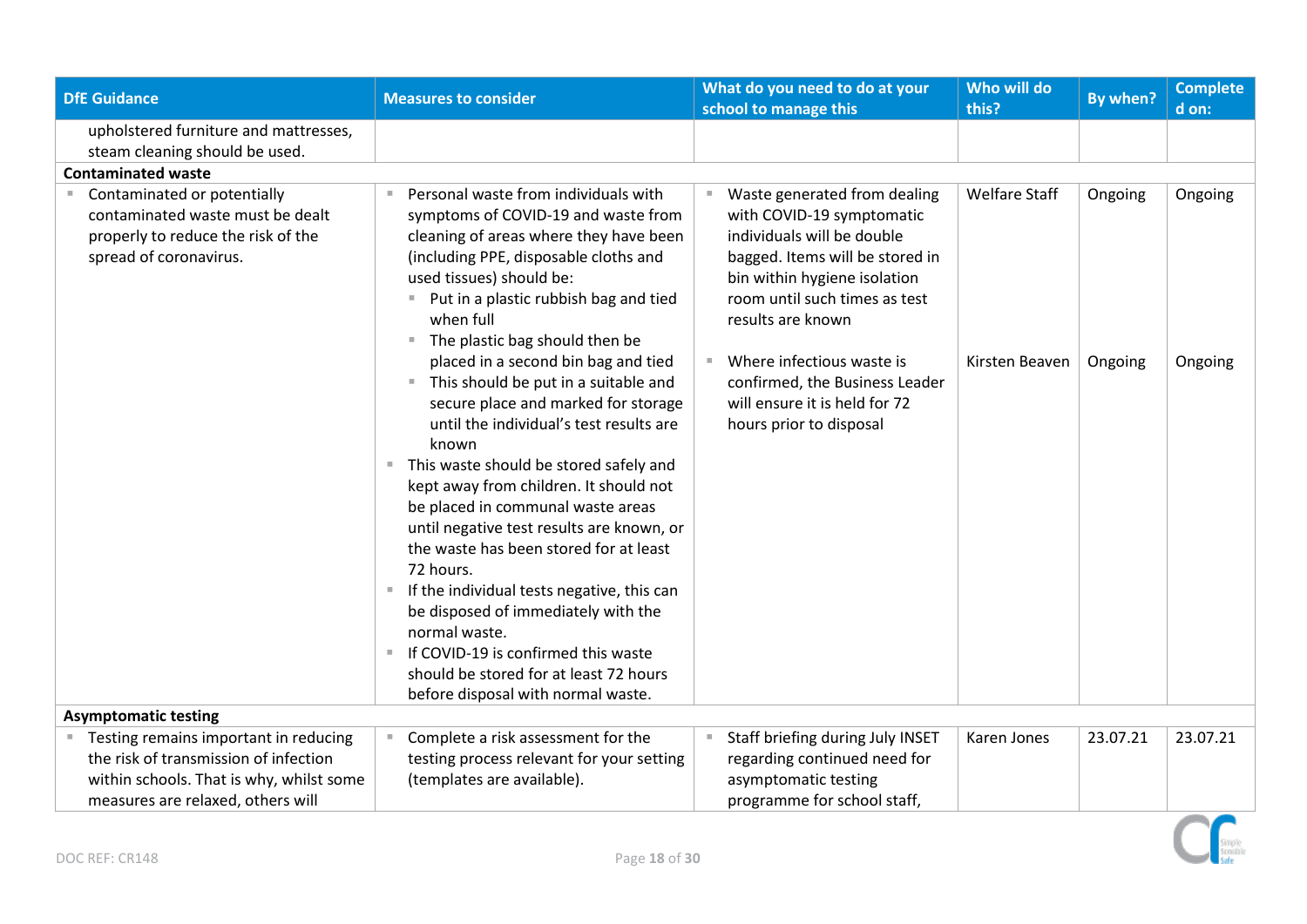<span id="page-18-0"></span>

| <b>DfE Guidance</b>                                                                                                                                                                                | <b>Measures to consider</b>                                                                                                                     | What do you need to do at your<br>school to manage this                                                                                                                                                                                                                                                   | Who will do<br>this? | By when? | <b>Complete</b><br>d on: |
|----------------------------------------------------------------------------------------------------------------------------------------------------------------------------------------------------|-------------------------------------------------------------------------------------------------------------------------------------------------|-----------------------------------------------------------------------------------------------------------------------------------------------------------------------------------------------------------------------------------------------------------------------------------------------------------|----------------------|----------|--------------------------|
| remain, and if necessary, in response to<br>the latest epidemiological data, we all<br>need to be prepared to step measures<br>up or down in future depending on<br>local circumstances.           | Communicate procedures for continued<br>testing for the start of term and during<br>September and continue to encourage<br>take up of testing.  | giving opportunity for new<br>joiners to collect test kits ahead<br>of school re-opening in<br>September                                                                                                                                                                                                  |                      |          |                          |
| Staff should continue to test twice<br>weekly at home, with lateral flow<br>device (LFD) test kits, 3 to 4 days apart.<br>Testing remains voluntary but is<br>strongly encouraged.                 |                                                                                                                                                 | Arrangements made for<br>returning members of staff, to<br>allow participation in lateral<br>flow testing ahead of their<br>return to the workplace                                                                                                                                                       | Kirsten Beaven       | 31.08.21 | 31.08.21                 |
|                                                                                                                                                                                                    |                                                                                                                                                 | Staff should commence testing<br>$\blacksquare$<br>regime on 30.08.21 ahead of<br>their return to school on<br>01.09.21 and test thereafter on<br>a Sunday and Wednesday<br>evening. Part time members of<br>staff should test the evening<br>before they are first due in and<br>then again 3 days later | All Staff            | 30.08.21 | 31.08.21                 |
|                                                                                                                                                                                                    |                                                                                                                                                 | Test collection kit timetable to<br>be compiled for September to<br>ensure staff know when test kit<br>supplies can be replenished                                                                                                                                                                        | Kirsten Beaven       | 01.09.21 | 01.09.21                 |
| <b>Confirmatory PCR tests</b>                                                                                                                                                                      |                                                                                                                                                 |                                                                                                                                                                                                                                                                                                           |                      |          |                          |
| Staff and pupils with a positive LFD test<br>result should self-isolate in line with the<br>stay at home guidance. They will also<br>need to get a free PCR test to check if<br>they have COVID19. | Ensure staff, students and parents<br>understand what to do in the event of a<br>positive test, including arranging a<br>confirmatory PCR test. | Staff briefed at INSET regarding<br>actions to book PCR test if they<br>have a resulting positive LFD<br>result                                                                                                                                                                                           | Karen Jones          | 01.09.21 | 01.09.21                 |

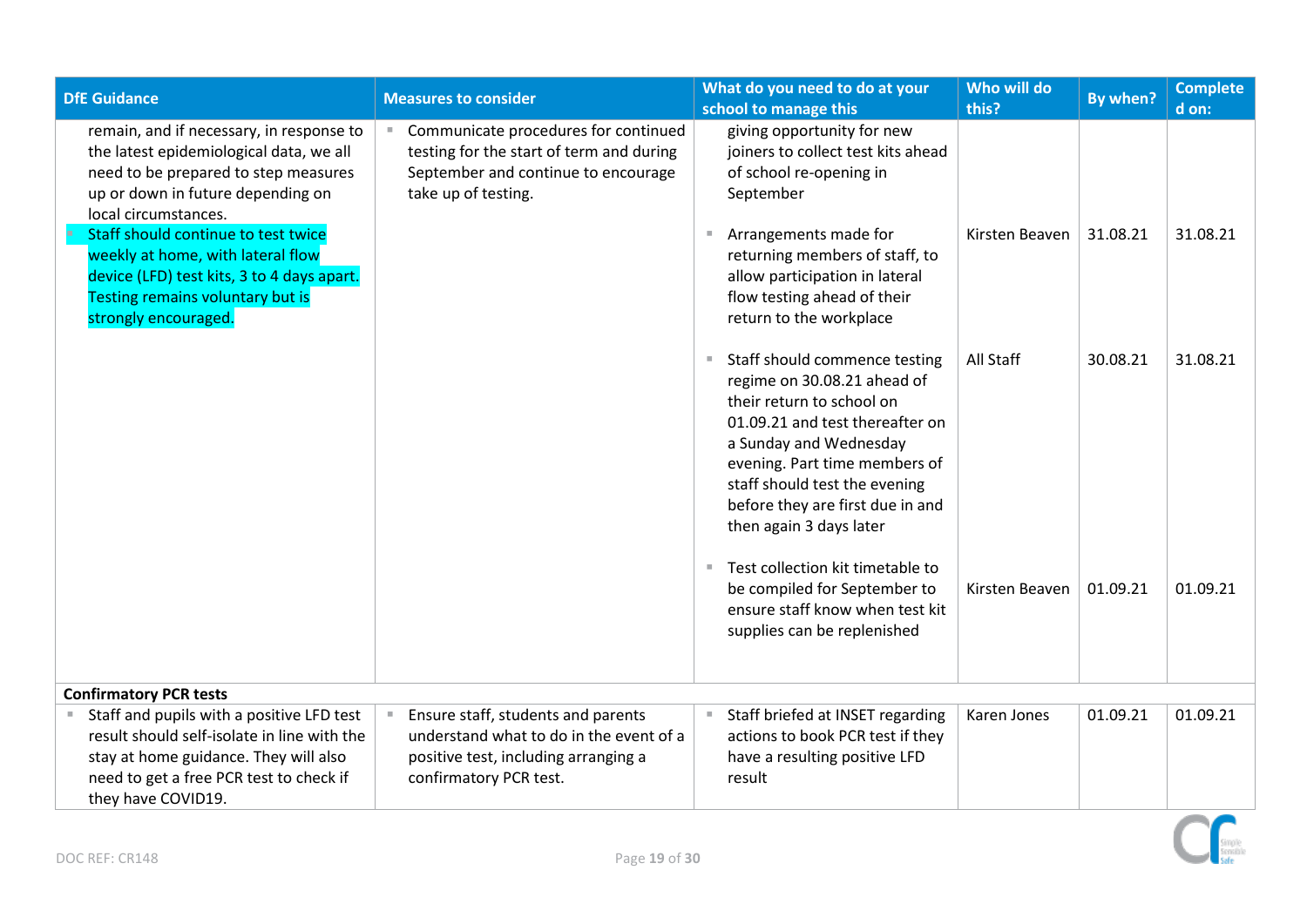| <b>DfE Guidance</b>                                                                                                                                                                                                                                                                                                                                                                                                                            | <b>Measures to consider</b>                                                                                                                       | What do you need to do at your<br>school to manage this                                                                                                                                                                                                                                                                                                                             | Who will do<br>this?             | By when?            | <b>Complete</b><br>d on: |
|------------------------------------------------------------------------------------------------------------------------------------------------------------------------------------------------------------------------------------------------------------------------------------------------------------------------------------------------------------------------------------------------------------------------------------------------|---------------------------------------------------------------------------------------------------------------------------------------------------|-------------------------------------------------------------------------------------------------------------------------------------------------------------------------------------------------------------------------------------------------------------------------------------------------------------------------------------------------------------------------------------|----------------------------------|---------------------|--------------------------|
| Whilst awaiting the PCR result, the<br>individual should continue to self-<br>isolate. If the PCR test is taken within 2<br>days of the positive lateral flow test,<br>and is negative, it overrides the self-test<br>LFD test and the pupil can return to<br>school, as long as the individual does<br>not have COVID-19 symptoms.<br>Additional information on PCR test kits<br>for schools and further education<br>providers is available. | Ensure that staff, students, and parents<br>understand that symptomatic testing<br>still needs to take place and that it can<br>be booked online. | Business Leader can provide<br>PCR test kits to identified<br>individuals whom we suspect<br>may not be able to access a test<br>easily. Policy governing the use<br>of PCR test kits has been<br>written and shared with staff<br>Supply of postal PCR kits to be<br>maintained to ensure access to<br>PCR is not a barrier to<br>confirmatory testing where<br>covid is suspected | Kirsten Beaven<br>Kirsten Beaven | Ongoing<br>01.09.21 | Ongoing<br>Ongoing       |
| <b>Tracing Close Contacts and Isolation</b>                                                                                                                                                                                                                                                                                                                                                                                                    |                                                                                                                                                   |                                                                                                                                                                                                                                                                                                                                                                                     |                                  |                     |                          |
| Close contacts will now be identified via<br><b>NHS Test and Trace and education</b><br>settings will no longer be expected to<br>undertake contact tracing.                                                                                                                                                                                                                                                                                   | Communicate latest requirements on<br>who is required to isolate and who is<br>not to the school community.                                       | Communication published on<br>website and linked to in letter<br>to parents and staff.                                                                                                                                                                                                                                                                                              | Karen Jones                      | 21.08.21            | 21.08.21                 |
| Contacts from a school setting will only<br>be traced by NHS Test and Trace where<br>the positive case and/or their parent<br>specifically identifies the individual as                                                                                                                                                                                                                                                                        | <b>Encourage those contacted by NHS Test</b><br>and Trace to take a PCR test where<br>advised to do so.                                           | Where symptomatic individuals<br>identified they are actively<br>encouraged to seek PCR test.                                                                                                                                                                                                                                                                                       | Kirsten Beaven                   | Ongoing             | Ongoing                  |
| being a close contact. You may be<br>contacted in exceptional cases to help                                                                                                                                                                                                                                                                                                                                                                    | Advise that those who do not need to<br>self-isolate who have been identified as                                                                  | Provide tailored advice as<br>appropriate in individual cases                                                                                                                                                                                                                                                                                                                       |                                  |                     |                          |
| with identifying close contacts, as<br>currently happens in managing other<br>infectious diseases.                                                                                                                                                                                                                                                                                                                                             | a close contact can attend school as<br>normal and do not need to wear a face<br>covering in schools, but that it is                              | Continue to work with NHS Test<br>and Trace and local health                                                                                                                                                                                                                                                                                                                        | Office team                      | Ongoing             | Ongoing                  |
| Individuals are not required to self-<br>isolate if they live in the same<br>household as someone with COVID-19.<br>or are a close contact of someone with                                                                                                                                                                                                                                                                                     | expected that they should wear a face<br>covering on public and school<br>transport.                                                              | protection teams where<br>requested or where the school<br>feels it appropriate to seek<br>further guidance (for example                                                                                                                                                                                                                                                            | Karen Jones /<br>Kirsten Beaven  | Ongoing             | Ongoing                  |

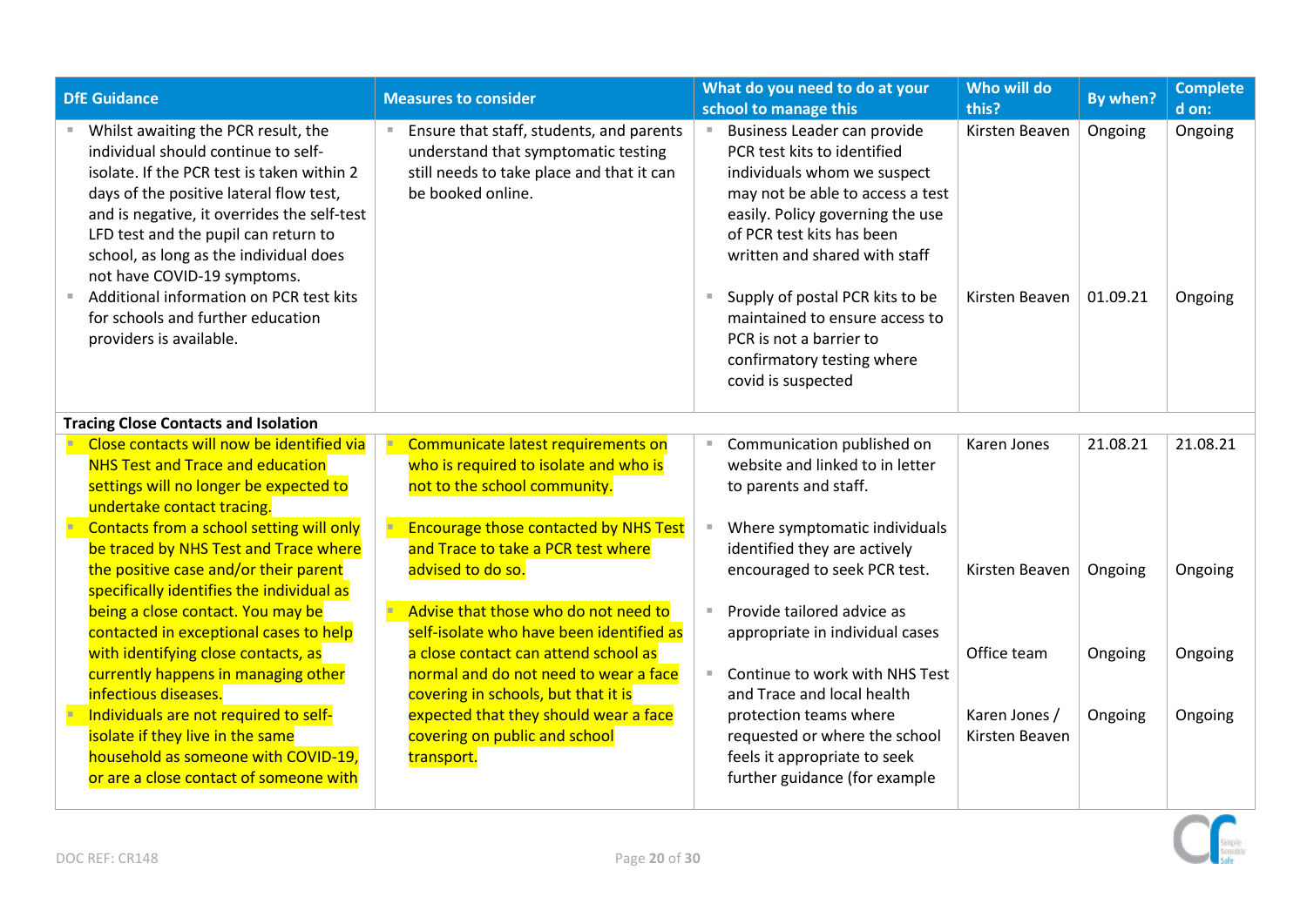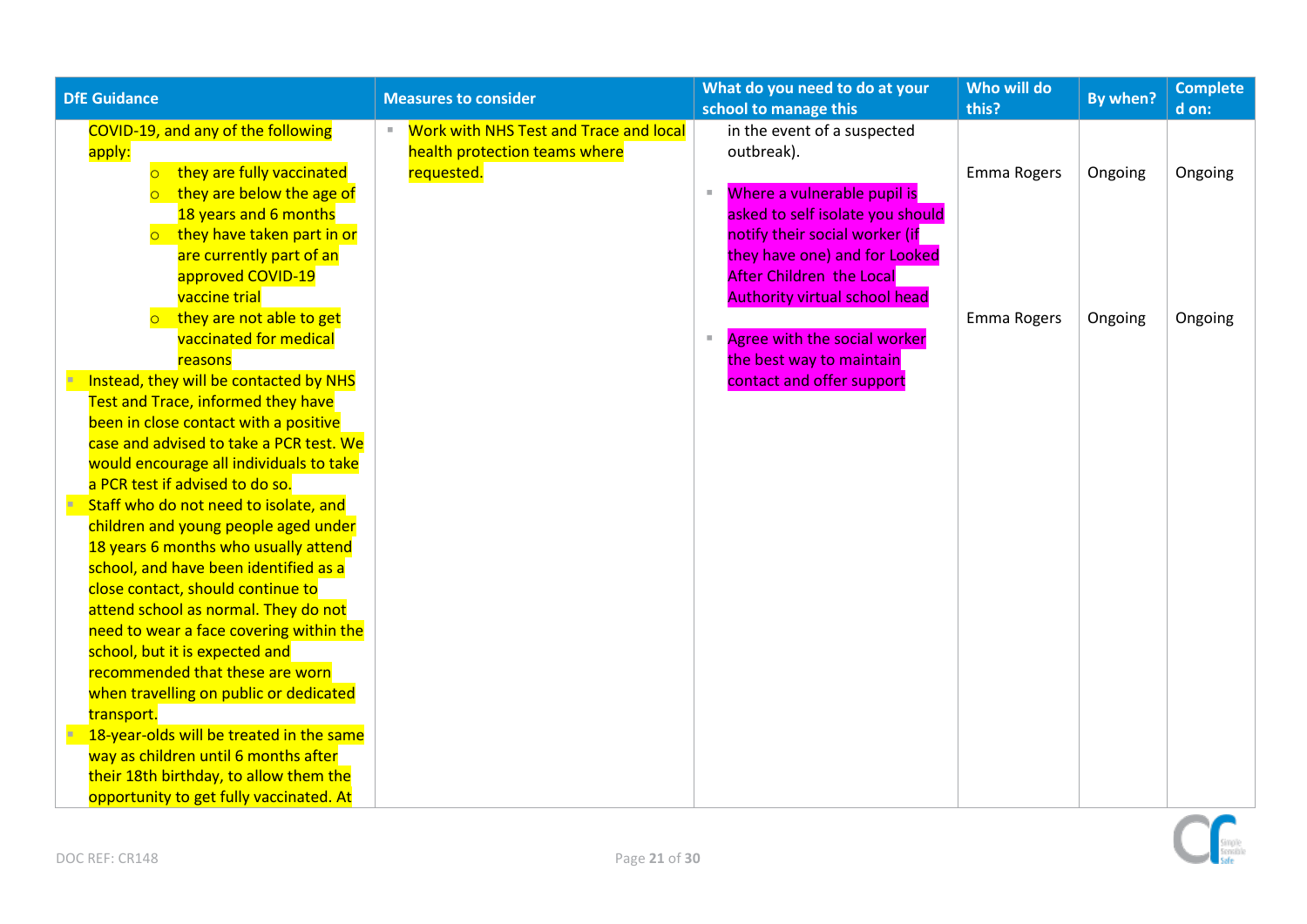| <b>DfE Guidance</b>                             | <b>Measures to consider</b> | What do you need to do at your | Who will do | By when? | <b>Complete</b> |
|-------------------------------------------------|-----------------------------|--------------------------------|-------------|----------|-----------------|
|                                                 |                             | school to manage this          | this?       |          | d on:           |
| which point, they will be subject to the        |                             |                                |             |          |                 |
| same rules as adults and so if they             |                             |                                |             |          |                 |
| choose not to get vaccinated, they will         |                             |                                |             |          |                 |
| need to self-isolate if identified as a         |                             |                                |             |          |                 |
| close contact.                                  |                             |                                |             |          |                 |
| As of 14 <sup>th</sup> December, the Government |                             |                                |             |          |                 |
| introduced daily contact testing as an          |                             |                                |             |          |                 |
| alternative to self-isolation for contacts      |                             |                                |             |          |                 |
| who are fully vaccinated or under the           |                             |                                |             |          |                 |
| age of 18 years and 6 months where              |                             |                                |             |          |                 |
| the omnicron variant is suspected.              |                             |                                |             |          |                 |
| It is now possible to end self-isolation        |                             |                                |             |          |                 |
| after 5 full days if you have 2 negative        |                             |                                |             |          |                 |
| LFD tests taken on consecutive days.            |                             |                                |             |          |                 |
| The first LFD test should not be taken          |                             |                                |             |          |                 |
| before the fifth day after your                 |                             |                                |             |          |                 |
| symptoms started (or the day your test          |                             |                                |             |          |                 |
| was taken if you did not have                   |                             |                                |             |          |                 |
| symptoms). If both these test results           |                             |                                |             |          |                 |
| are negative, and you do not have a             |                             |                                |             |          |                 |
| high temperature, you may end your              |                             |                                |             |          |                 |
| self-isolation after the second negative        |                             |                                |             |          |                 |
| test result. The self-isolation period          |                             |                                |             |          |                 |
| remains 10 full days for those without          |                             |                                |             |          |                 |
| negative results from 2 LFD tests taken         |                             |                                |             |          |                 |
| a day apart. This guidance also applies         |                             |                                |             |          |                 |
| to children and young people who                |                             |                                |             |          |                 |
| usually attend an education or                  |                             |                                |             |          |                 |
| childcare setting.                              |                             |                                |             |          |                 |
| You do not need to take a PCR test if           |                             |                                |             |          |                 |
| you have already taken an LFD test and          |                             |                                |             |          |                 |
| the result was positive.                        |                             |                                |             |          |                 |

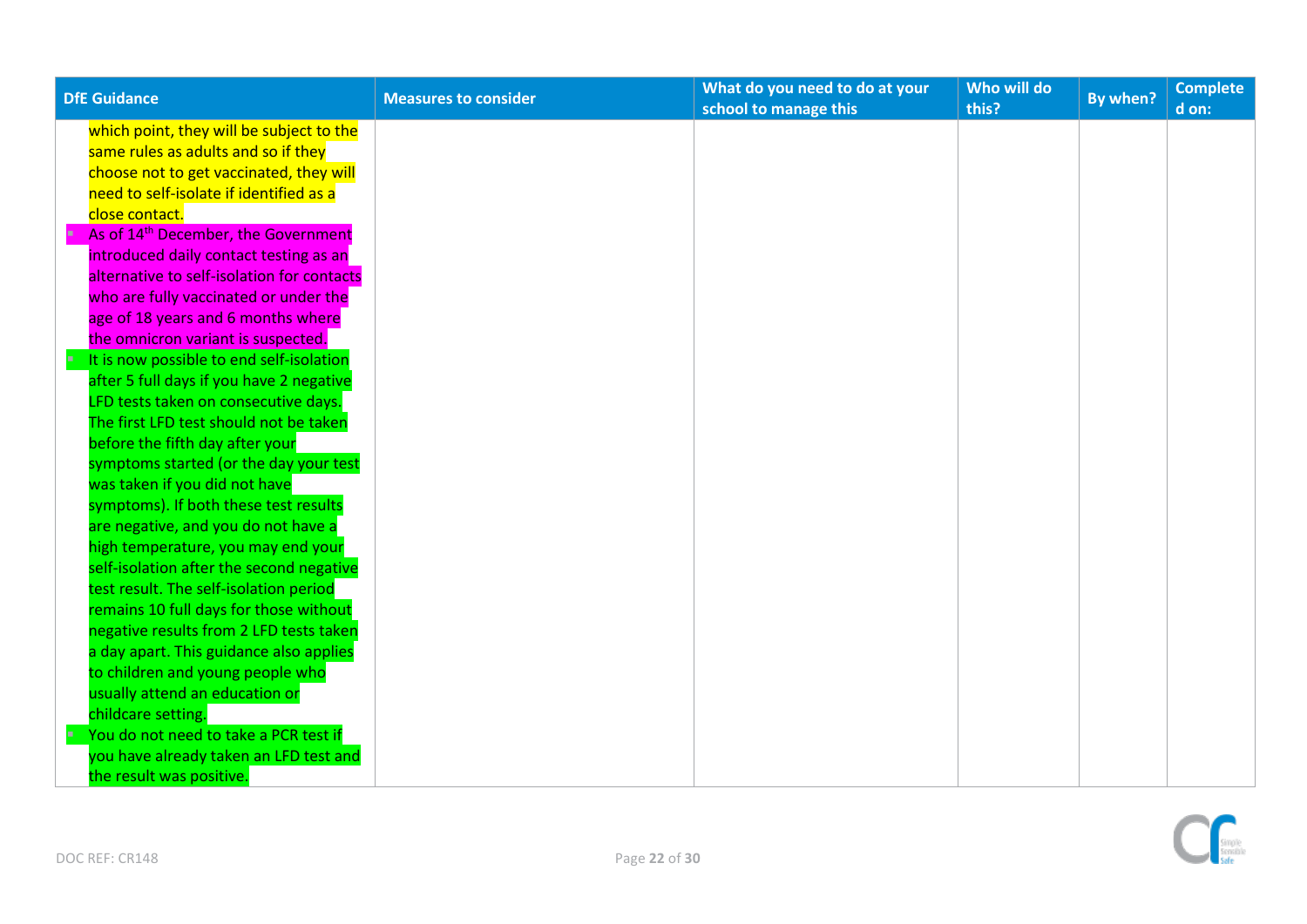<span id="page-22-2"></span><span id="page-22-1"></span><span id="page-22-0"></span>

| <b>DfE Guidance</b>                            |   | <b>Measures to consider</b>             |   | What do you need to do at your<br>school to manage this | Who will do<br>this? | By when? | <b>Complete</b><br>d on: |
|------------------------------------------------|---|-----------------------------------------|---|---------------------------------------------------------|----------------------|----------|--------------------------|
| Settings will continue to have a role in       |   |                                         |   |                                                         |                      |          |                          |
| working with health protection teams           |   |                                         |   |                                                         |                      |          |                          |
| in the case of a local outbreak. If there      |   |                                         |   |                                                         |                      |          |                          |
| is an outbreak in a setting or if central      |   |                                         |   |                                                         |                      |          |                          |
| government offers the area an                  |   |                                         |   |                                                         |                      |          |                          |
| enhanced response package, a director          |   |                                         |   |                                                         |                      |          |                          |
| of public health might advise a setting        |   |                                         |   |                                                         |                      |          |                          |
| to temporarily reintroduce some                |   |                                         |   |                                                         |                      |          |                          |
| control measures.                              |   |                                         |   |                                                         |                      |          |                          |
| <b>Other considerations</b>                    |   |                                         |   |                                                         |                      |          |                          |
| Clinically extremely vulnerable (CEV) children |   |                                         |   |                                                         |                      |          |                          |
| The UK Clinical Review Panel has               |   | Identify any pupils who may not be able |   | Inclusion officer in conjunction                        | Emma Rogers          | Ongoing  | Ongoing                  |
| recommended that no children and               |   | attend school, where they have          |   | with the attendance officer will                        |                      |          |                          |
| young people under the age of 18               |   | received specific medical advice. All   |   | identify pupils who are unable                          |                      |          |                          |
| should be considered CEV and under-            |   | other CEV pupils should attend school.  |   | to attend school due to                                 |                      |          |                          |
| 18s should be removed from the                 | ш | Ensure there is provision for remote    |   | shielding or self-isolation                             |                      |          |                          |
| shielded patient list.                         |   | education for those unable to attend    |   |                                                         |                      |          |                          |
| Children and young people previously           |   | school.                                 | П | Remote provision                                        | Karen Jones          | 30.08.21 | 01.09.21                 |
| considered CEV should attend school            |   | Monitor engagement with remote          |   | arrangements for children self-                         |                      |          |                          |
| and should follow the same COVID-19            |   | education.                              |   | isolating to be put in place,                           |                      |          |                          |
| guidance as the rest of the population.        |   |                                         |   | adhering to government                                  |                      |          |                          |
| However, if a child or young person has        |   |                                         |   | guidance                                                |                      |          |                          |
| been advised to isolate or reduce their        |   |                                         |   |                                                         |                      |          |                          |
| social contact by their specialist, due to     |   |                                         |   | Regular attendance meetings                             | Emma Rogers/         | Ongoing  | Ongoing                  |
| the nature of their medical condition or       |   |                                         |   | between Inclusion officer and                           | Katie Scott          |          |                          |
| treatment, rather than because of the          |   |                                         |   | attendance officer will enable                          |                      |          |                          |
| pandemic, they should continue to              |   |                                         |   | appropriate follow up where                             |                      |          |                          |
| follow the advice of their specialist.         |   |                                         |   | attendance expectations need                            |                      |          |                          |
| Further information is available in the        |   |                                         |   | reinforcement                                           |                      |          |                          |
| guidance on supporting pupils at               |   |                                         |   |                                                         |                      |          |                          |
| school with medical conditions.                |   |                                         |   |                                                         |                      |          |                          |
| <b>Contractors and visitors to the school</b>  |   |                                         |   |                                                         |                      |          |                          |

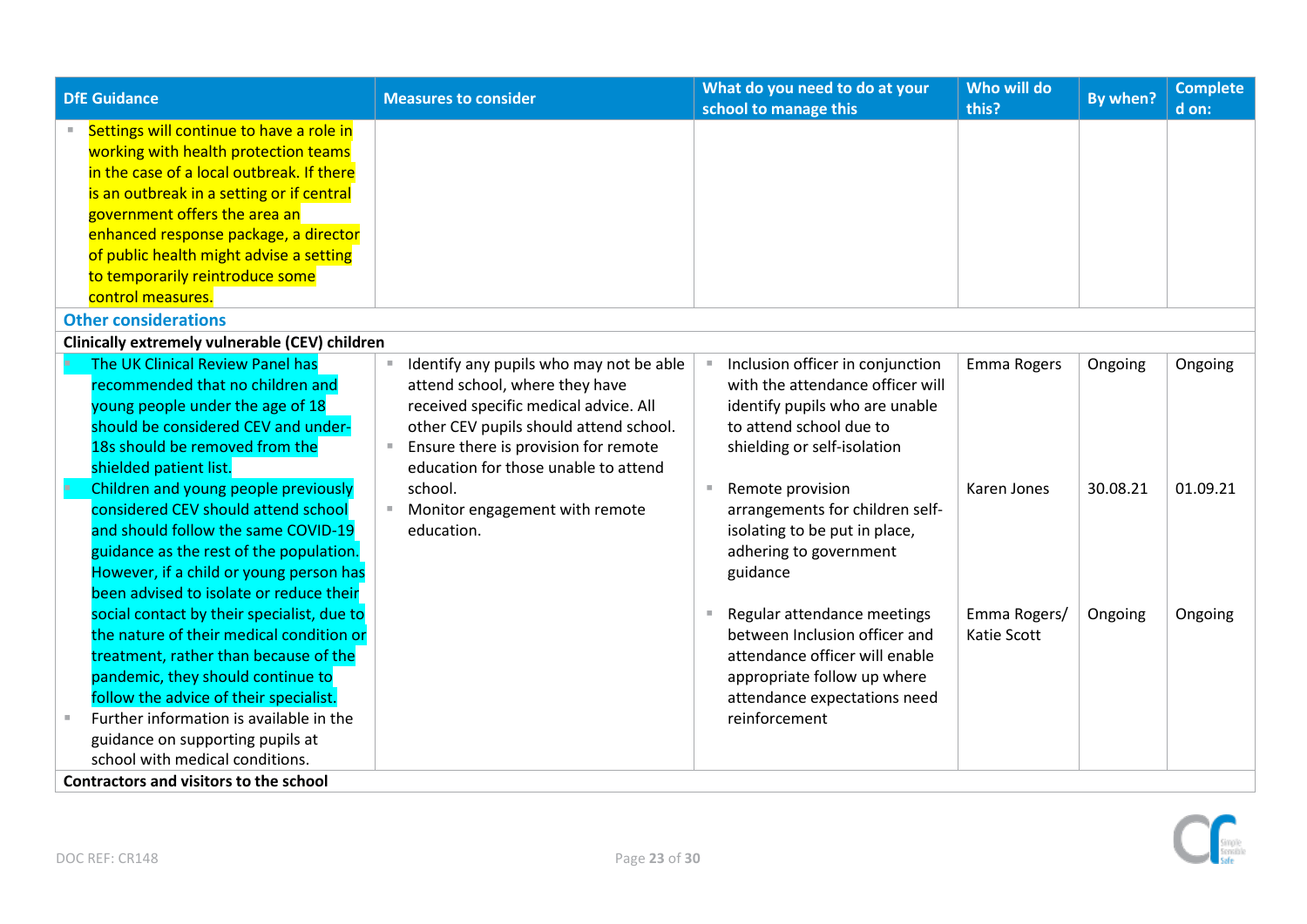<span id="page-23-1"></span><span id="page-23-0"></span>

|                   | <b>DfE Guidance</b>                                                                                                                                                                                                                                                                                                                                                                                                                                                                                                                              | <b>Measures to consider</b>                                                                                                                                                                                                                                          | Who will do<br>What do you need to do at your<br>school to manage this<br>this?                                                                                                                                                                                                                                                                       | By when?             | <b>Complete</b><br>d on: |
|-------------------|--------------------------------------------------------------------------------------------------------------------------------------------------------------------------------------------------------------------------------------------------------------------------------------------------------------------------------------------------------------------------------------------------------------------------------------------------------------------------------------------------------------------------------------------------|----------------------------------------------------------------------------------------------------------------------------------------------------------------------------------------------------------------------------------------------------------------------|-------------------------------------------------------------------------------------------------------------------------------------------------------------------------------------------------------------------------------------------------------------------------------------------------------------------------------------------------------|----------------------|--------------------------|
|                   | You should ensure that key contractors<br>and visitors are aware of the school's<br>control measures and ways of working.                                                                                                                                                                                                                                                                                                                                                                                                                        | Inform contractors and visitors prior to<br>arrival of any specific measures in<br>place.<br>Ensure staff hosting contractors and<br>$\Box$<br>visitors are aware of their<br>responsibilities.<br><b>Encourage lateral flow testing before</b><br>arrival at school | COVID visitor policy remains in<br>Kirsten Beaven<br>place and has to be shared with<br>any contractors or visitors<br>ahead of their arrival on site<br>All visitors continue to sign in<br>Kirsten Beaven<br>$\mathbb{R}$<br>via inventory and complete<br>declaration that they are<br>symptom free ahead of their<br>admission to school premises | Ongoing<br>Ongoing   | Ongoing<br>Ongoing       |
|                   | <b>Admitting children into school</b>                                                                                                                                                                                                                                                                                                                                                                                                                                                                                                            |                                                                                                                                                                                                                                                                      |                                                                                                                                                                                                                                                                                                                                                       |                      |                          |
|                   | In most cases, parents and carers will<br>agree that a pupil with symptoms<br>should not attend the school, given the<br>potential risk to others.<br>If a parent or carer insists on a pupil<br>attending your school, you can take the<br>decision to refuse the pupil if, in your<br>reasonable judgement, it is necessary<br>to protect other pupils and staff from<br>possible infection with COVID-19.<br>Your decision would need to be<br>carefully considered in light of all the<br>circumstances and current public health<br>advice. | Communicate with parents on process<br>that pupils with symptoms should not<br>attend and that they may not be<br>allowed to attend school to protect<br>other persons.                                                                                              | Karen Jones<br>Communication to parents<br>regarding requirement for<br>pupils with symptoms to<br>remain home and seek a PCR<br>test<br>Karen Jones<br>Communicate to parents<br>regarding Headteachers right to<br>refuse admission where pupil is<br>exhibiting symptoms in<br>alignment with Local Authority<br>Public Health guidance            | 21.08.21<br>21.08.21 | 21.08.21<br>21.08.21     |
| <b>Attendance</b> |                                                                                                                                                                                                                                                                                                                                                                                                                                                                                                                                                  |                                                                                                                                                                                                                                                                      |                                                                                                                                                                                                                                                                                                                                                       |                      |                          |
|                   | School attendance is mandatory for all<br>pupils of compulsory school age and it<br>is priority to ensure that as many<br>children as possible regularly attend<br>school.                                                                                                                                                                                                                                                                                                                                                                       | Communicate with parents on<br>requirements for attendance.<br>■ Put in place measures to keep in<br>contact with vulnerable children.                                                                                                                               | Communication to parents<br>Karen Jones<br>regarding attendance<br>expectations                                                                                                                                                                                                                                                                       | 21.08.21             | 21.08.21                 |

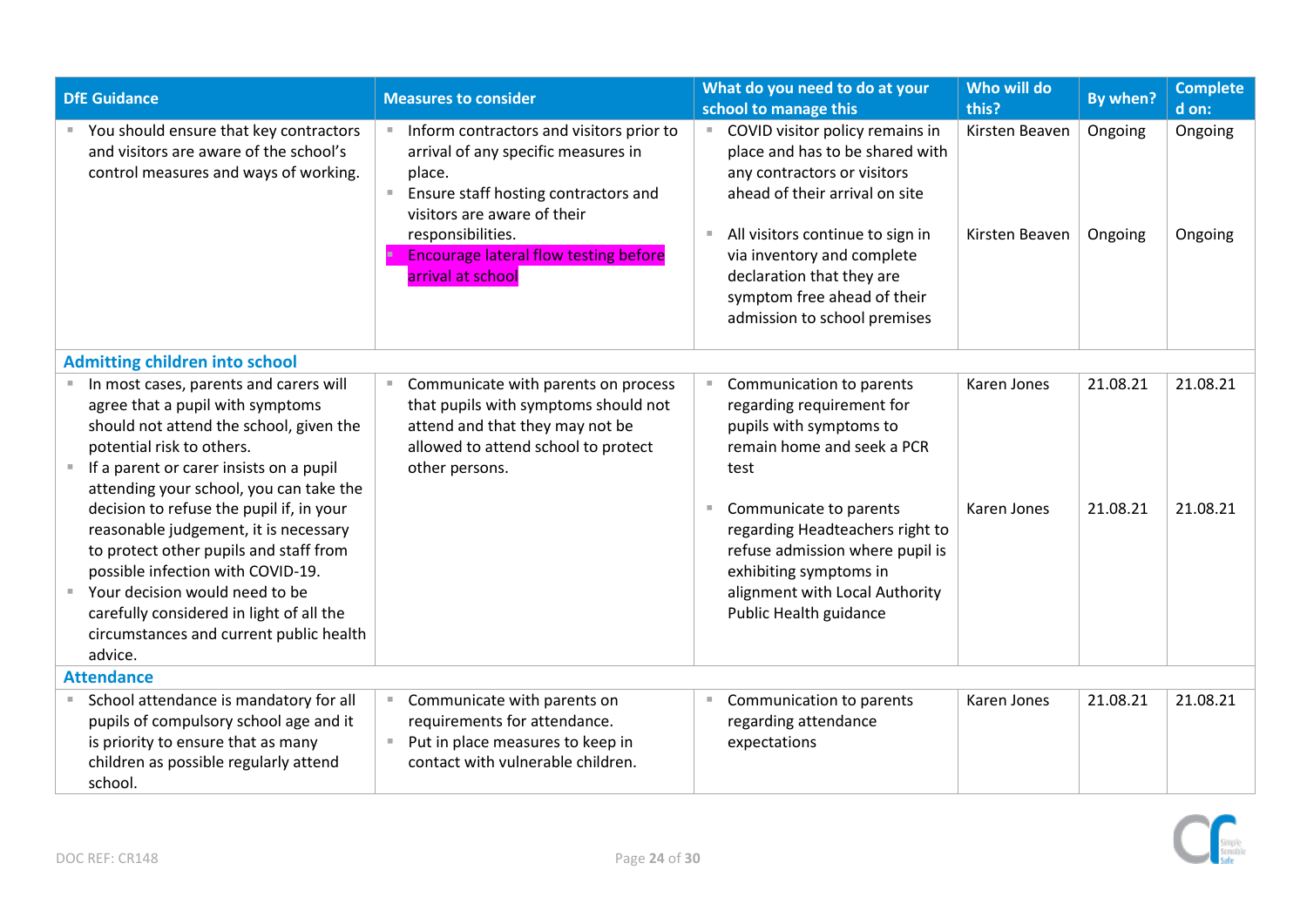<span id="page-24-1"></span><span id="page-24-0"></span>

| <b>DfE Guidance</b>                                                                                                                                                                                                                                                        | <b>Measures to consider</b>                                                                                                                                                                                         | What do you need to do at your<br>school to manage this                                                                                                                       | Who will do<br>this?                      | By when? | <b>Complete</b><br>d on: |
|----------------------------------------------------------------------------------------------------------------------------------------------------------------------------------------------------------------------------------------------------------------------------|---------------------------------------------------------------------------------------------------------------------------------------------------------------------------------------------------------------------|-------------------------------------------------------------------------------------------------------------------------------------------------------------------------------|-------------------------------------------|----------|--------------------------|
| <b>Travel and quarantine</b>                                                                                                                                                                                                                                               |                                                                                                                                                                                                                     |                                                                                                                                                                               |                                           |          |                          |
| All pupils travelling to England must<br>adhere to travel legislation, details of<br>which are set out in government travel<br>advice.<br>Parents travelling abroad should bear in<br>mind the impact on their child's                                                     | ■ Continue to communicate and engage<br>with families.<br>Consider arrangements for provision of<br>m.<br>remote education and assessment for<br>pupils who are abroad where<br>appropriate.                        | Communication to parents<br>regarding self-isolation<br>requirements where returning<br>from abroad<br>Remote provision                                                       | Karen Jones                               | 21.08.21 | 21.08.21                 |
| education which may result from any<br>requirement to quarantine or isolate<br>upon return.                                                                                                                                                                                | ■ Review arrangements for any pupils<br>travelling from abroad where needed.                                                                                                                                        | arrangements for children self-<br>isolating to be put in place,<br>adhering to government<br>guidance                                                                        | Karen Jones                               | 31.08.21 |                          |
|                                                                                                                                                                                                                                                                            |                                                                                                                                                                                                                     | Staff will ensure that timetables<br>for each year group are posted<br>on MSTeams with associated<br>activities linked to the<br>appropriate year group<br>curriculum         | Seem Varsani                              | 06.09.21 |                          |
|                                                                                                                                                                                                                                                                            |                                                                                                                                                                                                                     | <b>Migration of pupils MSTeams</b><br>accounts to new classes                                                                                                                 | Concero<br>Technician                     | 03.09.21 |                          |
| <b>Remote education</b>                                                                                                                                                                                                                                                    |                                                                                                                                                                                                                     |                                                                                                                                                                               |                                           |          |                          |
| Not all people with COVID-19 have<br>symptoms. Where appropriate, you<br>should support those who need to self-<br>isolate because they have tested<br>positive to work or learn from home if<br>they are well enough to do so. Schools<br>subject to the remote education | Have plans in place for high quality<br>remote provision of education for<br>those unable to attend school.<br>Have plans in place and work with<br>families to have appropriate provision<br>for pupils with SEND. | Staff will ensure that timetables<br>for each year group are posted<br>on MSTeams with associated<br>activities linked to the<br>appropriate year group<br>curriculum content | Seema Varsani                             | 06.09.21 |                          |
| temporary continuity direction are<br>required to provide remote education<br>to pupils covered by the direction                                                                                                                                                           |                                                                                                                                                                                                                     | Teaching staff will liaise with<br>the SENCO and other relevant<br>members of staff to ensure all                                                                             | <b>Teaching Staff</b><br>& Emma<br>Rogers | Ongoing  | Ongoing                  |

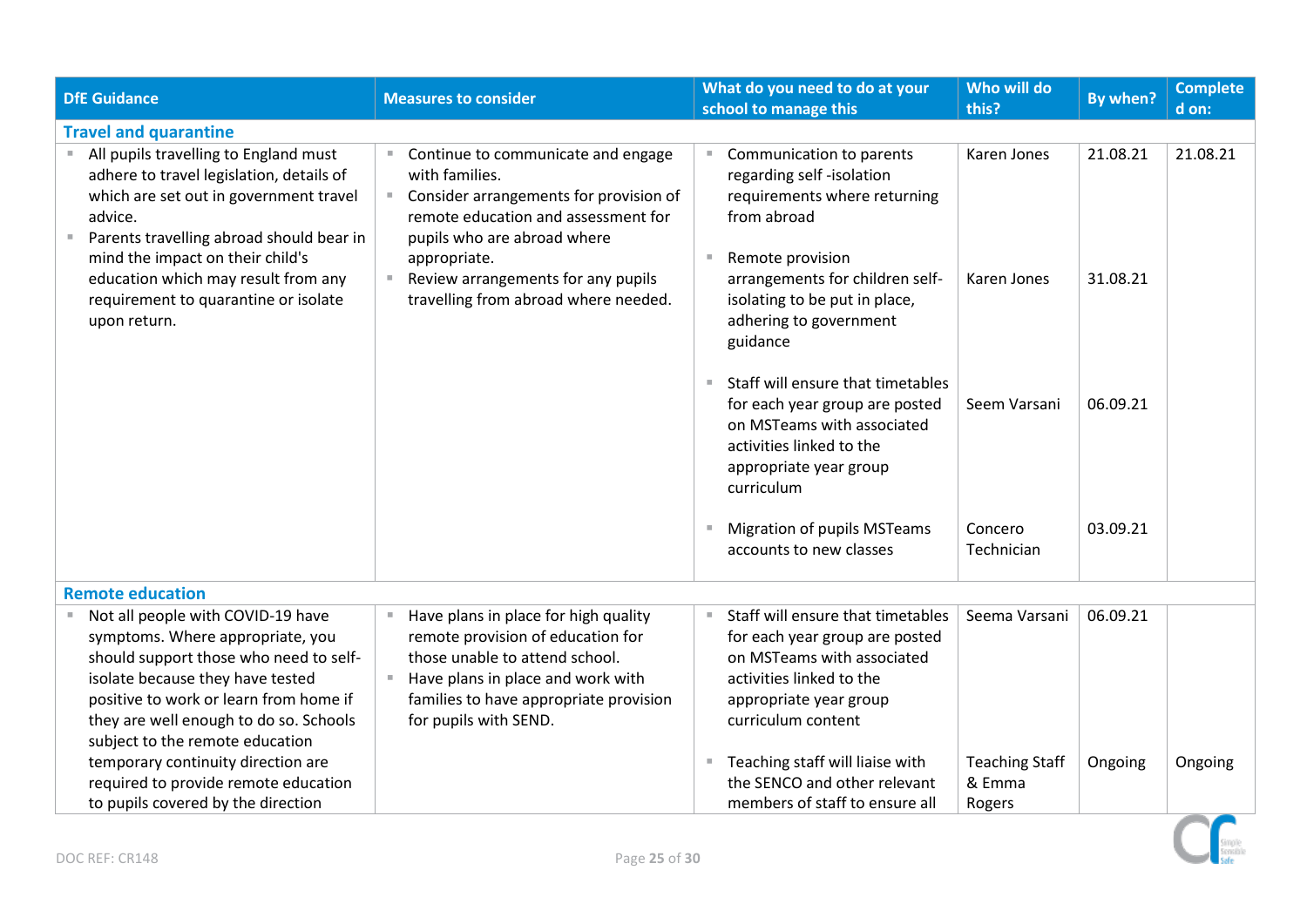<span id="page-25-0"></span>

| <b>DfE Guidance</b>                                                                                                                                                                                                                                                                                                                                                                                                                                                                                                                                                                                                                                          | <b>Measures to consider</b>                                                                                                                                                                                                                                                             | What do you need to do at your<br>school to manage this                                                                                                                                                                                  | Who will do<br>this?                                                        | By when?           | <b>Complete</b><br>d on: |
|--------------------------------------------------------------------------------------------------------------------------------------------------------------------------------------------------------------------------------------------------------------------------------------------------------------------------------------------------------------------------------------------------------------------------------------------------------------------------------------------------------------------------------------------------------------------------------------------------------------------------------------------------------------|-----------------------------------------------------------------------------------------------------------------------------------------------------------------------------------------------------------------------------------------------------------------------------------------|------------------------------------------------------------------------------------------------------------------------------------------------------------------------------------------------------------------------------------------|-----------------------------------------------------------------------------|--------------------|--------------------------|
| where their attendance would be<br>contrary to government guidance or<br>legislation around COVID-19.<br>You should maintain your capacity to<br>deliver high quality remote education<br>for next academic year, including for<br>pupils who are abroad, and facing<br>challenges to return due to COVID-19<br>travel restrictions, for the period they<br>are abroad.<br>The remote education provided should<br>be equivalent in length to the core<br>teaching pupils would receive in school.<br>You should work collaboratively with<br>families and put in place reasonable<br>adjustments so that pupils with SEND<br>can successfully access remote |                                                                                                                                                                                                                                                                                         | pupils remain supported for the<br>duration of the remote learning<br>period.<br>The SENCO will arrange<br>additional support for pupils<br>with SEND which will be unique<br>to the individual's needs, e.g.<br>via weekly phone calls. | Emma Rogers                                                                 | Ongoing            | Ongoing                  |
| education.<br><b>Pupil wellbeing and support</b>                                                                                                                                                                                                                                                                                                                                                                                                                                                                                                                                                                                                             |                                                                                                                                                                                                                                                                                         |                                                                                                                                                                                                                                          |                                                                             |                    |                          |
| Some pupils may be experiencing a<br>variety of emotions in response to the<br>COVID-19 pandemic, such as anxiety,<br>stress or low mood. You can access<br>useful links and sources of support on<br>promoting and supporting mental                                                                                                                                                                                                                                                                                                                                                                                                                        | Take a whole school, coordinated and<br>evidence-informed approach to mental<br>health and wellbeing.<br>Consider the provision of pastoral and<br>extra-curricular activities for pupil<br>wellbeing and support where                                                                 | Whole school PSHE programme<br>will be in place from Autumn<br>2021 (Jigsaw) which will form<br>part of weekly curriculum<br>content                                                                                                     | Louise<br>Crimmins<br>(Lead) and<br>supported by<br><b>Class Teachers</b>   | Ongoing            | Ongoing                  |
| health and wellbeing in schools.                                                                                                                                                                                                                                                                                                                                                                                                                                                                                                                                                                                                                             | appropriate.<br>Provide more focused pastoral support<br>where issues are identified that<br>individual pupils may need help with,<br>including support resources available<br>from DfE and partners.<br>Consider support needs of groups that<br>you are already aware need additional | Targeted emotional pupil<br>support for identified<br>individuals linked to the<br>Rainbows/Sunbeams training<br>programme                                                                                                               | Rainbows/Sun<br>beams trained<br>facilitators<br>Emma Rogers,<br><b>CBT</b> | Ongoing<br>Ongoing | Ongoing<br>Ongoing       |

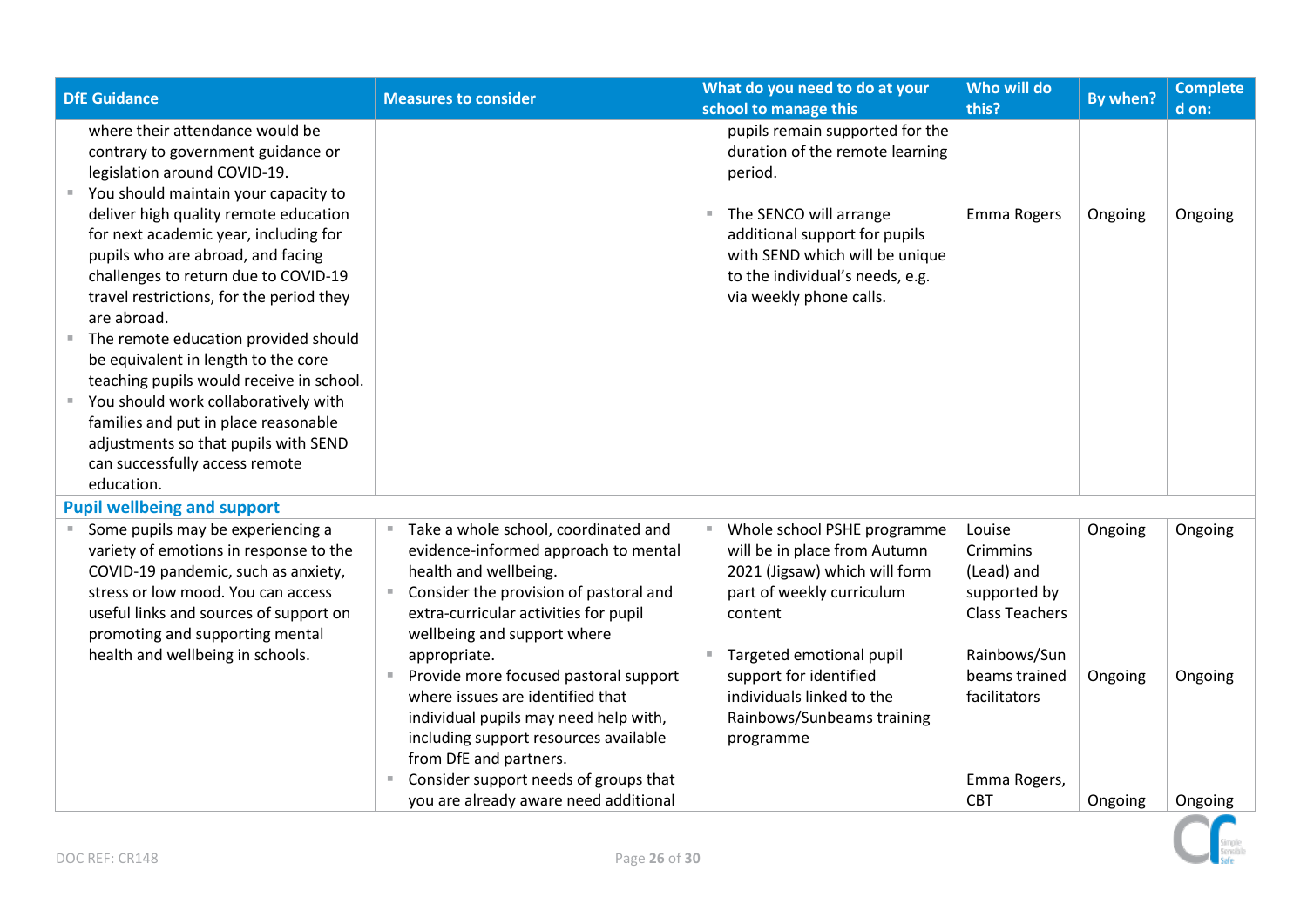<span id="page-26-0"></span>

| <b>DfE Guidance</b>                                                                                                                                                                                                                                                                                                                                                        | <b>Measures to consider</b>                                                                                                                                                                                            | What do you need to do at your<br>school to manage this                                                                                                                              | Who will do<br>this?                                | By when? | <b>Complete</b><br>d on: |
|----------------------------------------------------------------------------------------------------------------------------------------------------------------------------------------------------------------------------------------------------------------------------------------------------------------------------------------------------------------------------|------------------------------------------------------------------------------------------------------------------------------------------------------------------------------------------------------------------------|--------------------------------------------------------------------------------------------------------------------------------------------------------------------------------------|-----------------------------------------------------|----------|--------------------------|
|                                                                                                                                                                                                                                                                                                                                                                            | help (for example, children in need),<br>and any groups you identify as newly<br>vulnerable because of the pandemic.<br>Communicate what help is available to<br>families.                                             | Mental Health First Aiders to<br>provide additional support for<br>the school community                                                                                              | Counsellor &<br>Learning<br>Mentor<br>Pupil Premium |          |                          |
|                                                                                                                                                                                                                                                                                                                                                                            |                                                                                                                                                                                                                        | Pupil Premium Champions to<br>provide additional educational<br>support for identified pupils<br>across the school                                                                   | Champions<br>Emma Rogers,                           | Ongoing  | Ongoing                  |
|                                                                                                                                                                                                                                                                                                                                                                            |                                                                                                                                                                                                                        | Mental health and wellbeing<br><b>COL</b><br>section developed on school<br>website with useful resources<br>which parents can be directed<br>to and issue of regular<br>newsletters | <b>CBT</b><br>Counsellor &<br>Learning<br>Mentor    | Ongoing  | Ongoing                  |
| <b>School workforce</b>                                                                                                                                                                                                                                                                                                                                                    |                                                                                                                                                                                                                        |                                                                                                                                                                                      |                                                     |          |                          |
| School leaders are best placed to<br>determine the workforce required to<br>meet the needs of their pupils.<br>Social distancing measures ended                                                                                                                                                                                                                            | Share this risk assessment with staff<br>and invite feedback.<br>■ Carry out individual risk assessments<br>and discussions as required.                                                                               | Individual risk assessments for<br><b>II</b><br>higher risk staff will be<br>implemented                                                                                             | Karen Jones                                         | 01.09.21 | 01.09.21                 |
| workplaces on 19 July and the<br>government is no longer advising<br>people to work from home.<br>The shielding programme has now<br>come to an end and adults previously<br>considered CEV should, as a minimum,<br>continue to follow the same COVID-19<br>guidance as everyone else. It is<br>important that everyone adheres to<br>this guidance but people previously | Refer to guidance from The Health and<br>Ξ.<br>Safety Executive (HSE) on protecting<br>vulnerable workers, including advice for<br>employers and employees on how to<br>talk about reducing risks in the<br>workplace. | Ongoing conversations if<br>requested regarding physical<br>safety, their psychological<br>safety and their mental health                                                            | Karen Jones                                         | 01.09.21 | 01.09.21                 |

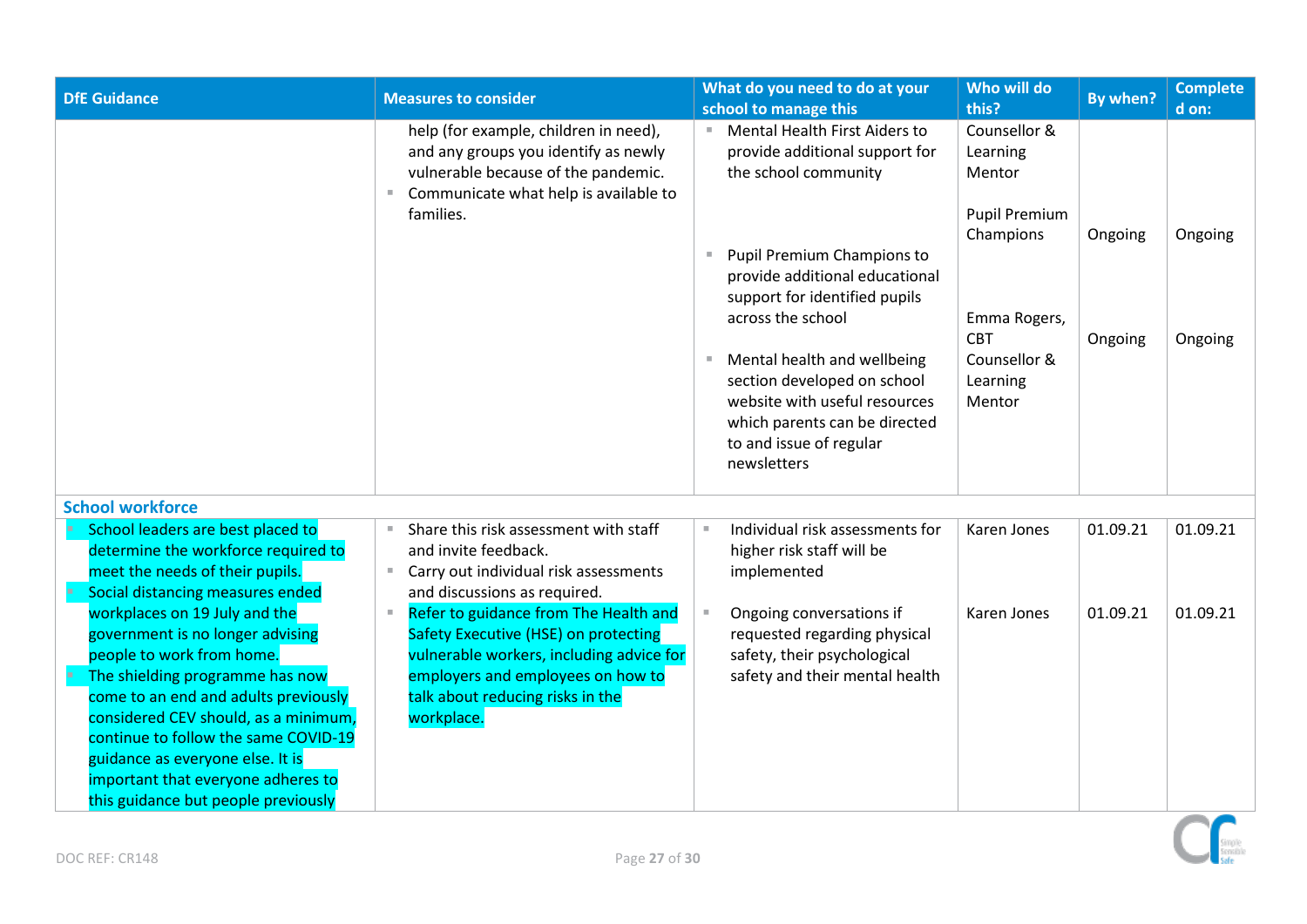<span id="page-27-0"></span>

| <b>DfE Guidance</b>                                                                                                                                                                                                                                                                                                                                                          | <b>Measures to consider</b>                                                                                                                                                                                                                  | What do you need to do at your<br>school to manage this                                                                                                                                                                | Who will do<br>this? | By when? | <b>Complete</b><br>d on: |
|------------------------------------------------------------------------------------------------------------------------------------------------------------------------------------------------------------------------------------------------------------------------------------------------------------------------------------------------------------------------------|----------------------------------------------------------------------------------------------------------------------------------------------------------------------------------------------------------------------------------------------|------------------------------------------------------------------------------------------------------------------------------------------------------------------------------------------------------------------------|----------------------|----------|--------------------------|
| considered CEV may wish to consider<br>taking extra precautions. In some<br>circumstances, staff may have received<br>personal advice from their specialist or<br>clinician on additional precautions to<br>take and they should continue to follow<br>that advice.<br>Employers should be able to explain the<br>measures they have in place to keep<br>staff safe at work. |                                                                                                                                                                                                                                              |                                                                                                                                                                                                                        |                      |          |                          |
| <b>Educational visits</b>                                                                                                                                                                                                                                                                                                                                                    |                                                                                                                                                                                                                                              |                                                                                                                                                                                                                        |                      |          |                          |
| Given the likely gap in COVID-19 related<br>cancellation insurance, if you are<br>considering booking a new visit, you are<br>advised to ensure that any new<br>bookings have adequate financial<br>protection in place.<br>You should speak to either your visit                                                                                                            | For any new bookings COVID-19<br>cancellation related insurance is<br>advised.<br>Where trips are planned, COVID-19<br>×.<br>must be considered as part of the risk<br>assessment process including<br>identifying any additional mitigation | <b>Business Leader to ensure</b><br>$\blacksquare$<br>adequate insurance<br>arrangements for any<br>trips/visits is in place in the<br>event of cancellation due to<br>COVID-19                                        | Kirsten Beaven       | Ongoing  | Ongoing                  |
| provider, commercial insurance<br>company, to assess the protection<br>available. Independent advice on<br>insurance cover and options can be<br>sought from the British Insurance<br>Brokers' Association (BIBA) or<br>Association of British Insurers (ABI). Any                                                                                                           | measures that may be needed.                                                                                                                                                                                                                 | <b>EVC Coordinator to ensure risk</b><br>$\blacksquare$<br>assessments are completed in a<br>timely manner and submitted<br>to the Local Authority for<br>approval<br><b>EVC Coordinator must have</b><br>$\mathbb{R}$ | Emma Rogers          | Ongoing  | Ongoing                  |
| school holding ATOL or ABTA refund<br>credit notes may use these credit notes<br>to rebook educational or international<br>visits.<br>You should undertake full and thorough<br>risk assessments in relation to all<br>educational visits and ensure that any<br>public health advice, such as hygiene                                                                       |                                                                                                                                                                                                                                              | approved risk assessment in<br>order for any trip to be<br>undertaken including local visits                                                                                                                           | Emma Rogers          | Ongoing  | Ongoing                  |

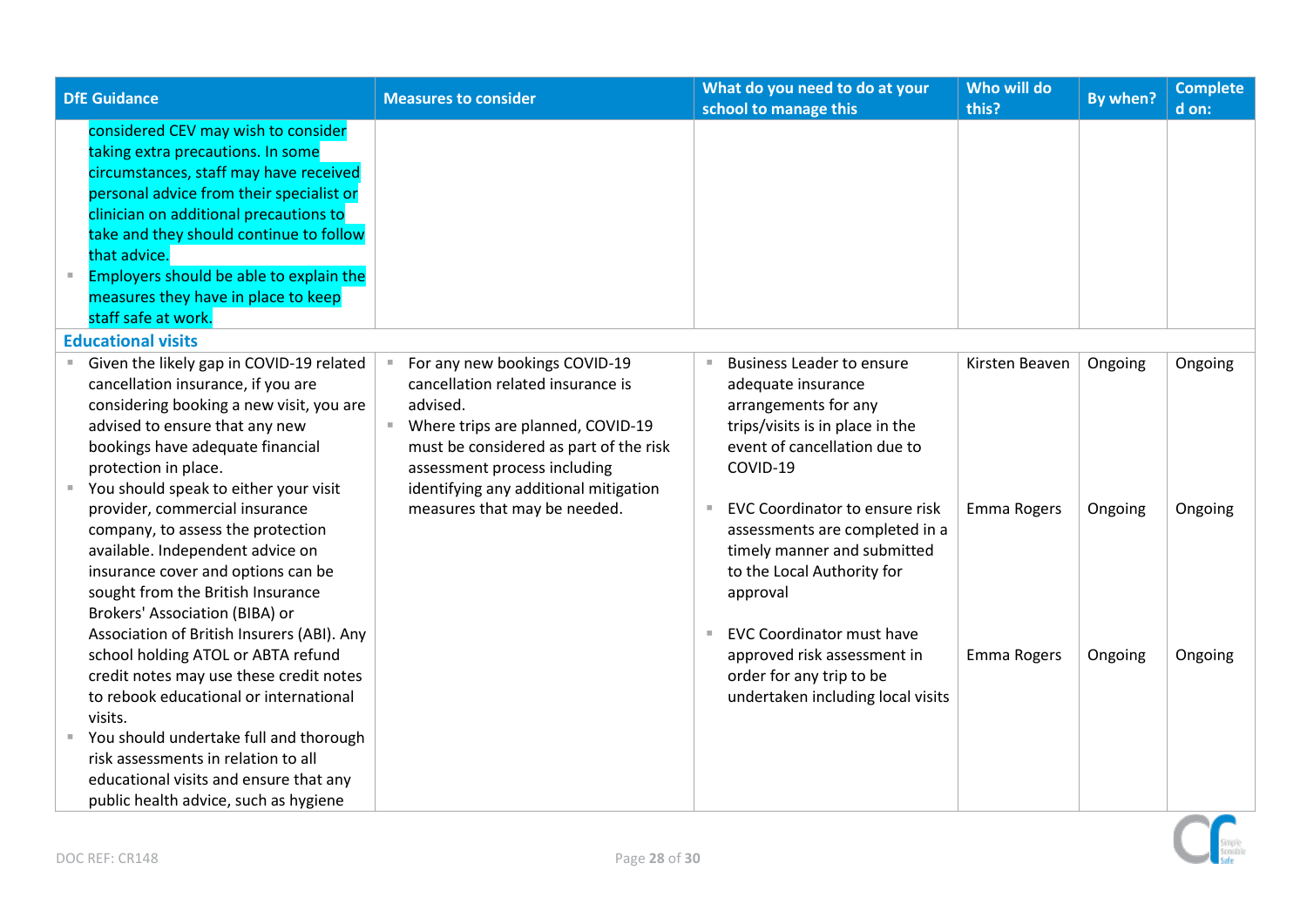<span id="page-28-1"></span><span id="page-28-0"></span>

| <b>DfE Guidance</b>                                                                                                                                                                                                                                | <b>Measures to consider</b>                                                                                                                                                                                         | What do you need to do at your<br>school to manage this                                                                                                        | Who will do<br>this?        | By when? | <b>Complete</b><br>d on: |  |
|----------------------------------------------------------------------------------------------------------------------------------------------------------------------------------------------------------------------------------------------------|---------------------------------------------------------------------------------------------------------------------------------------------------------------------------------------------------------------------|----------------------------------------------------------------------------------------------------------------------------------------------------------------|-----------------------------|----------|--------------------------|--|
| and ventilation requirements, is<br>included as part of that risk assessment.<br>General guidance about educational<br>visits is available and is supported by<br>specialist advice from the Outdoor<br>Education Advisory Panel (OEAP).           |                                                                                                                                                                                                                     |                                                                                                                                                                |                             |          |                          |  |
| <b>Wraparound provision and extra-curricular activity</b>                                                                                                                                                                                          |                                                                                                                                                                                                                     |                                                                                                                                                                |                             |          |                          |  |
| ■ Out-of-school settings and wraparound<br>childcare providers can offer provision<br>to all children, without restriction on<br>the reasons for which they may attend.<br>Wraparound childcare and other<br>organised activities for children may | Have cleaning arrangements been<br>considered, particularly for frequently<br>touched surfaces and any equipment<br>that is shared.<br>Ensure there is clear communication<br>with any external providers on school | Catering for breakfast club will<br>continue to be outsourced to<br>Taylor Shaw, thus allowing<br>breakfast club staff to supervise<br>individual small groups | Kirsten Beaven              | 02.09.21 | 31.08.21                 |  |
| take place in groups of any number.<br>At Step 4, we will no longer recommend<br>that it is necessary to keep children in<br>consistent groups ('bubbles').<br>Close contacts will be identified via NHS                                           | measures and approach.<br>Consider contingency arrangements<br>and planning in place in case of any<br>local public health protection advice.                                                                       | Use of outdoor space will be<br>$\blacksquare$<br>maximised in good weather<br>since being outdoors further<br>reduces transmission risks                      | Megan<br>Ferguson           | 02.09.21 | Ongoing                  |  |
| Test and Trace and out-of-school<br>settings will not be expected to<br>undertake contact tracing.                                                                                                                                                 |                                                                                                                                                                                                                     | Regular cleaning of frequently<br>touched surfaces and any<br>shared equipment                                                                                 | ASC/Breakfast<br>Club Staff | Ongoing  | Ongoing                  |  |
| We no longer advise that providers<br>limit the attendance of parents and<br>carers at sessions. You should continue<br>to ensure that you have parents' and<br>carers' most up-to date contact details<br>in case of an emergency.                |                                                                                                                                                                                                                     | Completion of registration<br>ш<br>forms for any new admissions<br>to the club settings, which hold<br>up to date emergency contact<br>details                 | Megan<br>Ferguson           | Ongoing  | Ongoing                  |  |
| Contingency planning / outbreak management plan                                                                                                                                                                                                    |                                                                                                                                                                                                                     |                                                                                                                                                                |                             |          |                          |  |
| You should have outbreak management<br>plans outlining how you would operate<br>if there were an outbreak in your                                                                                                                                  | Prepare an outbreak management plan.<br>Review your plans against the DfE<br>contingency framework.                                                                                                                 | <b>Business Continuity Plan</b><br>outlines protocols and                                                                                                      | Kirsten Beaven              | 01.09.21 | 01.09.21                 |  |